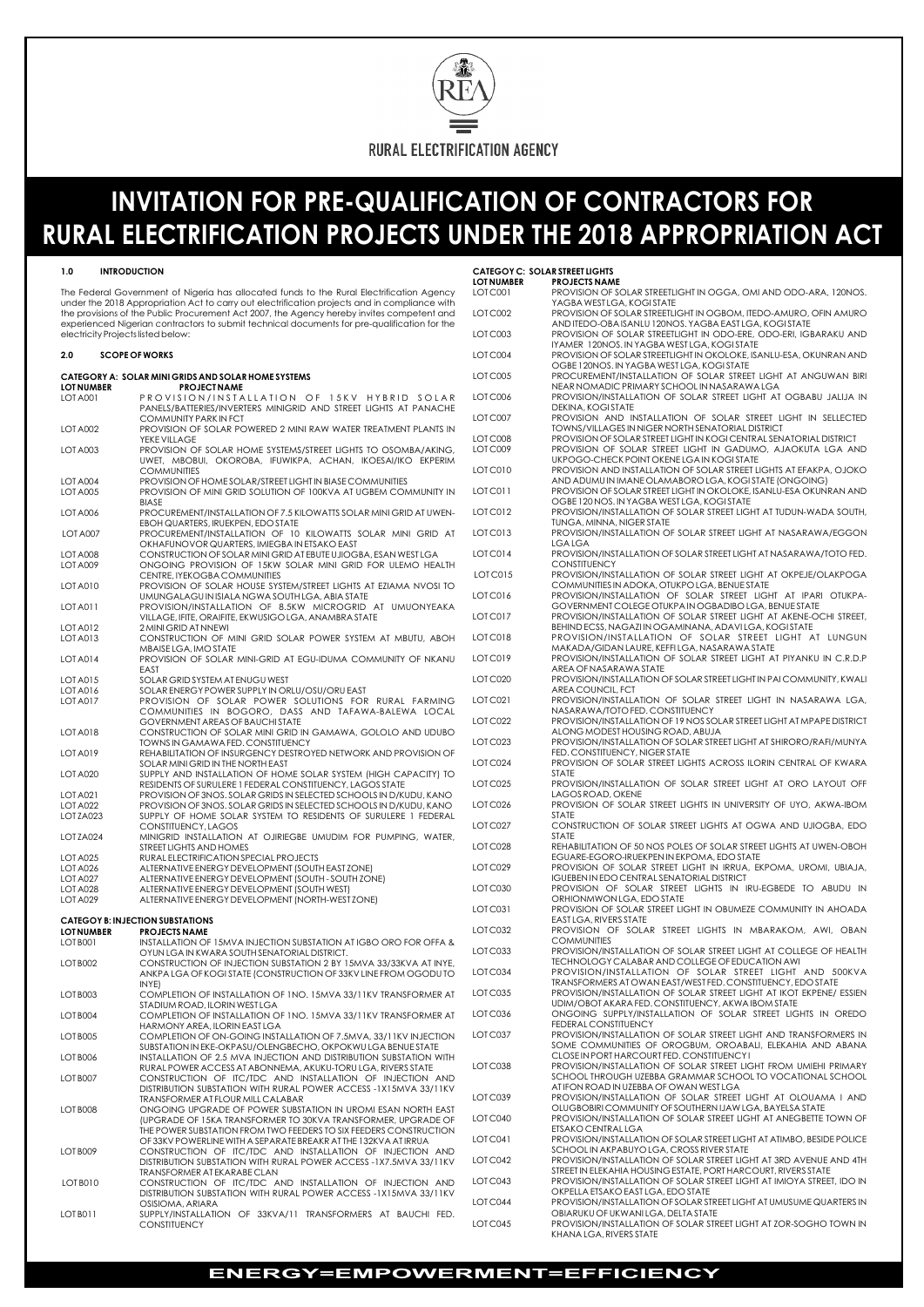| LOTC046            | REHABILITATION OF 120 NOS POLES OF SOLAR STREET LIGHTS AT IMIEGBA<br>TOWN, ETSAKO EAST, EDO STATE                                                     | <b>LOTC104</b>                                         | PROVISION OF SOLAR STREET LIGHT AT NEWO PALACE STREET/LARABA<br>CRESENT/LUBOKUN SCHOOL STREET IGBOTAKO, OKITIPUPA LGA, ONDO                                |
|--------------------|-------------------------------------------------------------------------------------------------------------------------------------------------------|--------------------------------------------------------|------------------------------------------------------------------------------------------------------------------------------------------------------------|
| LOTC047            | PROVISION/INSTALLATION OF SOLAR STREET LIGHT AT AVBIOSI OLD SITE -<br>FROM EGEN-UTU TO PRIMARY SCHOOL, AVBIOSI OLD SITE, IN OWAN WEST                 | LOTC105                                                | STATE.<br>PROVISION/INSTALLATION OF SOLAR STREET LIGHT AT IBARAPA EAST/IDO FED.                                                                            |
| LOTC048            | LGA OF EDO STATE<br>INSTALLATION OF SOLAR POWERED STREET LIGHTS IN IDU HOUSE, ISOKO                                                                   | LOTC106                                                | <b>CONSTITUENCY</b><br>PROVISION/INSTALLATION OF SOLAR STREET LIGHT IN SOME STREET OF LAGOS                                                                |
| LOTC049            | ROUNDABOUT, DELTA STATE.<br>PROVISION OF ELECTRIFICATION AND SOLAR STREET LIGHT AT OLONA                                                              | LOTC107                                                | ISLAND II FED. CONSTITUENCY<br>COMPLETION OF SOLAR STREET LIGHT AT OBAAGUN IN IFELEODUN LGA,                                                               |
| LOT C050           | <b>EZECHIME</b><br>PROVISION OF SOLAR STREET LIGHT OF AMIZI TOWN IN IKWUANO LGA ABIA<br>CENTRAL SENATORIAL DISTRICT                                   | LOTC108                                                | OSUN STATE<br>PROCUREMENT/INSTALLATION OF SOLAR STREET LIGHT AT ILAJU/GBALEFEFE<br>IN IDO LGA, OYO STATE                                                   |
| LOT C051           | SOLAR STREET LIGHT IN UMUCHIA AKPAA OSKWA IN OSISIOMA NGWA ABIA<br>SOUTH SENATORIAL DISTRICT                                                          | LOTC109                                                | PROVISION/INSTALLATION OF SOLAR STREET LIGHT AT IDOFIN, OYE EKITI IN OYE<br><b>LGA EKITI STATE</b>                                                         |
| LOTC052            | PROVISION AND INSTALLATION OF SOLAR POWERED LIGHTS IN OBINGWA,<br>ABA NORTH, ABA SOUTH, UGWUNAGBO, UKWA WEST AND UKWA EAST LGAS                       | LOTC110                                                | PURCHASE AND INSTALLATION OF SOLAR STREET LIGHT AT ESA LANE, BEHIND<br>FIRST BAPTIST CHURCH, IRAGBIJI, BORIPELGA, OSUN STATE.                              |
|                    | (OHURU AKANU, UMUGO, OMUMA-UZOR, OGBOR) OF ABIA SOUTH<br>SENATORIAL DISTRICT                                                                          | LOTC111                                                | PROVISION OF SOLAR STREET LIGHTS IN SELECTED LOCATIONS IN<br>ANUOLUWAPO COMMUNITY ALONG SECRETARIAT ROAD, ILESA WEST LGA,                                  |
| LOT C053           | REPAIR/RESTORE/REHABILITATION OF INSTALLED SOLAR POWERED STREET<br>LIGHTS IN ABIA SOUTH SENATORIAL DISTRICT                                           | LOTC112                                                | OSUN STATE<br>PROVISION OF ELECTRIFICATION AND SOLAR STREET LIGHT AT BOLUWADURO                                                                            |
| LOT C054           | INSTALLATION OF SOLAR POWERED STREET LIGHTS IN UMUODE-NSULU,<br>UMUOHA, OKPUEHIEM OKPORO AHABA IN ISIALANGWA NORTH/SOUTH LGA                          | LOTC113                                                | <b>SOUTH</b><br>COMPLETION OF SOLAR STREET LIGHTS INSTALLATION FOR DAURA TOWN AND                                                                          |
| LOTC055            | OF ABIA CENTRAL SENATORIAL DISTRICT<br>INSTALLATION OF SOLAR POWERED STREET LIGHTS IN AMUZU, EZIAMA AND                                               | LOTC114                                                | <b>ENVIRONS</b><br>MAINTENANCE OF EXISTING SOLAR STREET LIGHTS AND PROVISION AND                                                                           |
|                    | IPUPE-OBILUBI OF UBAKALA IN UMUAHIA SOUTH LGA OF ABIA CENTRAL<br>SENATORIAL DISTRICT                                                                  |                                                        | INSTALLATION OF SOLAR STREE LIGHTS TO KWOI, NDURA, BITARO AND OTHER<br>SELECTED VILLAGES IN JABA LGA KADUNA STATE                                          |
| LOTC056            | PROVISION AND INSTALLATION OF SOLAR STREET LIGHT AT EZIAMA AND IFITE<br>MGBIDI IN AWGU LGA, ENUGU STATE                                               | LOTC115                                                | PROVISION/INSTALLATION OF SOLAR STREET LIGHTS AT MARSA I IN ZANGO<br>KATAFLGA, KADUNA STATE                                                                |
| LOTC057            | PROVISION/INSTALLATION OF SOLAR STREET LIGHTS AT ISIEGBU AND<br>OGBOKO COMMUNITIES OF ABIA STATE                                                      | LOTC116                                                | PROVISION/INSTALLATION OF SOLAR STREET LIGHTS AT JANKASA, ZANGO<br>KATAFLGA, KADUNA STATE                                                                  |
| LOT C058           | PROVISION/INSTALLATION OF SOLAR STREET LIGHT AT IBUGHIBU VILLAGE IN<br>UMUCHU TOWN OF ANAMBRA STATE                                                   | LOTC117                                                | PROVISION/INSTALLATION OF SOLAR STREET LIGHTS AT KANKARA, KANKARA<br>LGA KATSINA STATE                                                                     |
| LOT C059           | COMPLETION OF SOLAR POWERED STREET LIGHT AT AMAGUNZE IN NKANU<br>EAST LGA, ENUGU STATE                                                                | LOTC118                                                | REHABILITATION OF SOLAR POWER STREET LIGHT IN YELWA, YAURI, SHANGA<br><b>AND NGASKI</b>                                                                    |
| <b>LOT C060</b>    | PROVISION AND INSTALLATION OF SOLAR POWERED STREETLIGHT IN NKANU                                                                                      | LOTC119                                                | PROVISION OF SOLAR STREET LIGHTS IN SABZURO, KWOI-JABA                                                                                                     |
| LOT C061           | EAST AND WEST FED. CONST, ENUGU STATE<br>CONSTRUCTION OF SOLAR STREET LIGHT AT UMUDIM IKEDURU LGA, IMO STATE                                          | LOTC120                                                | PROCUREMENT/INSTALLATION OF SOLAR STREET LIGHTS AT VARIOUS<br>LOCATION OF SOKOTO NORTH/SOUTH FED. CONSTITUENCY, SOKOTO STATE                               |
| LOTC062            | INSTALLATION OF SOLAR STREET LIGHT AT UMUKABI UMUHU OKWUATO ABOH<br>MBAISE LGA, IMO STATE                                                             | LOTC <sub>121</sub>                                    | PROVISION/INSTALLATION OF SOLAR STREET LIGHT IN SOME VILLAGES OF<br>SOBA FED. CONSTITUENCY, KADUNA STATE                                                   |
| LOTC063            | INSTALLATION OF SOLAR STREET LIGHT IN UMUODO VILLAGE IN<br>UGWUNAGBOR LGA, ABIA STATE                                                                 | LOTC <sub>122</sub>                                    | PROVISION/INSTALLATION OF SOLAR STREET LIGHT AT BIRINI GWARI LGA OF<br><b>KADUNA STATE</b>                                                                 |
| LOTC064            | SOLAR STREET LIGHT IN UMUOBISIRIKE VILLAGE, EZIAMA OPARANADIM,<br>AHIAZU MBAISE, IMO STATE                                                            | LOTC <sub>123</sub>                                    | PROVISION/INSTALLATION OF SOLAR STREET LIGHT AT KWARE/WAMAKKO<br>FED. CONSTITUENCY                                                                         |
| LOT C065           | SOLAR STREET LIGHT IN CHIEF EZE RIOHA ROAD OKUWABALLA ORLU LOCAL<br><b>GOVERNMENT OF IMO STATE</b>                                                    | LOTC124                                                | PROVISION/INSTALLATION OF SOLAR STREET LIGHT AT KOKO-<br>BESSE/MAIYAMA FED. CONSTITUENCY                                                                   |
| LOT C066           | PROVISION/INSTALLATION OF SOLAR STREET LIGHT AT ABA NORTH/SOUTH<br>FED. CONSTITUENCY, ABIA STATE                                                      | LOTC125                                                | PROVISION/INSTALLATION OF SOLAR STREET LIGHT IN SOME COMMUNITIES OF<br>SOKOTO NORTH/SOUTH LGA                                                              |
| LOTC067            | PROVISION/INSTALLATION OF SOLAR STREET LIGHT AT VARIOUS LOCATION IN<br>OGBARU, ANAMBRA STATE                                                          | LOTC126                                                | PROVISION/INSTALLATION OF SOLAR STREET LIGHT AT GALADIMA WARD<br>GUSUA LGA, ZAMFARA STATE                                                                  |
| LOTC068            | PROVISION OF 150 POLES OF SOLAR STREET LIGHT AT NKANU EAST LGA HQTRS,<br><b>ENUGU</b>                                                                 | LOTC127                                                | PROVISION/INSTALLATION OF SOLAR STREET LIGHT FROM BYE PASS TO MANA<br>BABBA IN SOTOKO SOUTH LGA                                                            |
| LOTC069            | PROVISION/INSTALLATION OF SOLAR STREET LIGHT AT UBURU IN OHAOZARA<br>LGA, EBONYI STATE                                                                | LOTC <sub>128</sub>                                    | PROVISION/INSTALLATION OF SOLAR STREET LIGHT IN SOME COMMUNITIES<br>WITHIN JIGAWA SOUTHWEST SENATORIAL DISTRICT                                            |
| LOTC070            | PROVISION/INSTALLATION OF SOLAR STREET LIGHT AT MBAITOLI/IKEDURU FED.<br>CONSTITUENCY, IMO STATE                                                      | LOTC129                                                | PROVISION/INSTALLATION OF SOLAR STREET LIGHT AT KOFAR GIDAN SARKIN<br>SHANU YAKASAI IN KANO MUNICIPAL LGA, KANO STATE                                      |
| LOTC071            | INSTALLATION OF SOLAR STREET LIGHT AT UMUJIGBO-IJI NIKE. ENUGU EAST<br>LGA, ENUGU STATE.                                                              | LOTC130                                                | PROVISION/INSTALLATION OF SOLAR STREET LIGHT AT KHAMA COMMUNITY<br>OF AREA I AND II, FADAN KAGOMA IN JEMA'A LGA, KADUNA STATE                              |
| LOTC072            | INSTALLATION OF SOLAR STREET LIGHT AT IKENGA AMEBU AND UMULAIA. UDI<br>LGA, ENUGU STATE                                                               | LOTC <sub>131</sub>                                    | PROVISION/INSTALLATION OF SOLAR STREET LIGHT IN<br>KAGOMA/ASSO/KUSSON OF KADUNA STATE                                                                      |
| LOTC073            | PROVISION OF SOLAR STREET LIGHTS IN BENDE FEDERAL CONSTITUENCY, ABIA<br><b>STATE</b>                                                                  | LOTC132                                                | PROVISION/INSTALLATION OF SOLAR STREET LIGHT AT<br>GWANTU/MAYIR/WASA/MAIGIZOH IN KADUNA STATE                                                              |
| LOTC074<br>LOTC075 | PROVISION OF SOLAR STREET LIGHTS IN SOME COMMUNITIES IN IDEATO<br>NORTH/SOUTH FEDERAL CONSTITUENCY, IMO STATE                                         | LOTC133<br>LOTC134                                     | PROVISION/INSTALLATION OF SOLAR STREET LIGHT AT SAMBAM GIDA, JIBA<br>LGA, KADUNA STATE<br>PROVISION/INSTALLATION OF SOLAR STREET LIGHT AT FADAN AYU, SANGA |
|                    | SOLAR STREET LIGHTS FOR UMUWARIE OBOHIA AUTONOMOUS COMMUNITY,<br>UKWA EAST LGA ABIA STATE                                                             |                                                        | LGA, KADUNA STATE                                                                                                                                          |
| LOTC076<br>LOTC077 | PROVISION OF SOLAR STREET LIGHTS IN BORNO NORTH SENATORIAL DISTRICT<br>PROVISION OF SOLAR STREET LIGHTS IN MISAU, DAMBAM, SORO AND BURRA              | LOTC135                                                | ONGOING PROVISION/INSTALLATION OF SOLAR STREET LIGHT AT ALU<br>QUARTERS, BADON BARADE IN WAMAKKOLGA, SOKOTO STATE                                          |
| LOTC078            | IN BAUCHI CENTRAL SENATORIAL DISTRICT<br>PROVISION/INSTALLATION OF SOLAR STREET LIGHT MAINA JAMO RD, LAWAN                                            | LOTC136                                                | PROVISION/INSTALLATION OF SOLAR STREET LIGHT AT KYARANA, KIRU LGA,<br><b>KANO STATE</b>                                                                    |
| LOTC079            | MUSA WARD, GASHUA, YOBE STATE<br>PROVISION AND INSTALLATION OF SOLAR POWERED STREET LIGHTS IN TURE                                                    | LOTC137<br>LOTC <sub>138</sub>                         | PROVISION OF SOLAR STREET LIGHTS IN SELECTED LOCATION IN KANO STATE<br>PROVISION OF SOLAR STREET LIGHTS IN MALUMFASHI/KAFUR, KATSINA STATE                 |
| LOTC080            | PANDI OF KALTUNGO LGA IN GOMBESTATE.<br>PROVISION/INSTALLATION OF SOLAR STREET LIGHT AT GARIN BARDE, GARIN                                            | LOTC139                                                | PROVISION OF ELECTRIFICATION AND SOLAR STREET LIGHT AT BARIKI                                                                                              |
| LOTC081            | DAWAKI AND GER KWAMI VILLAGES, KWAMI LGA, GOMBE STATE<br>PROVISION/INSTALLATION OF SOLAR STREET LIGHT IN GWARAM, ZADAWA                               | <b>CATEGORY D: GRID EXTENSION</b><br><b>LOT NUMBER</b> | <b>PROJECTS NAME</b>                                                                                                                                       |
| LOTC082            | AND MISAU LGA<br>PROVISION/INSTALLATION OF SOLAR STREET LIGHTS ACROSS THE 18 WARDS                                                                    | LOT D001                                               | RURAL ELECTRIFICATION FROM MBALUKA YANDEV TO MBAWAIR<br>COMMUNITY SECONDARY, MBATITI YANDEV, BENUE STATE                                                   |
| LOTC083            | OF GAMAWA FED. CONSTITUENCY, BAUCHI STATE<br>PROVISION/INSTALLATION OF SOLAR STREET LIGHT IN SOME COMMUNITIES OF                                      | LOT D002                                               | INSTALLATION OF TRANSFORMERS IN VARIOUS LOCATIONS OF KWARA SOUTH<br>SENATORIAL DISTRICT.                                                                   |
| LOTC084            | DIKWA/MAFA/KONDUGA FED. CONSTITUENCY, BORNO STATE<br>PROVISION/INSTALLATION OF SOLAR STREET AT GANJUWA/DARAZO FED.                                    | LOT D003                                               | RURAL ELECTRIFICATION AT ALIADE - MBAM - HWANDE - NYAMOR WITH<br>DISTRIBUTION NETWORKS AND TRANSFORMERS AT MBAM, USAR, HWANDE                              |
| LOTC085            | <b>CONSTITUENCY</b><br>PROVISION/INSTALLATION OF SOLAR STREET AT ALKALERI/KIRFI FED.                                                                  | LOT D004                                               | AND NYAMOR IN GWER EAST LGA OF BENUE STATE<br>PROVISION OF ELECTRIFICATION OF 5KM WITH TRANSFORMERS FROM                                                   |
| LOTC086<br>LOTC087 | <b>CONSTITUENCY</b><br>PROVISION/INSTALLATION OF SOLAR STREET AT ZAKI FED. CONSTITUENCY<br>PROVISION/INSTALLATION OF SOLAR STREET AT SHIRA/GIADE FED. | LOT D005                                               | OGBONDOKO VILLAGETO YEKE VILLAGE<br>COMPLETION OF HT/LT ELECTRIFICATION PROJECT LESSEL - DIKKI - IMANDE IN<br>USHANGO LGA, BENUE STATE                     |
| LOTC088            | <b>CONSTITUENCY</b><br>PROVISION/INSTALLATION OF SOLAR STREET LIGHT AT LAYIN MISILLI.                                                                 | LOT D006                                               | ELECTRIFICATION OF TATARA MADA AND HADARI AND AJUYE IN KOKONA<br>LGA, NASARAWA STATE                                                                       |
| LOT C089           | UGWUWAR DAWAKI, GOMBE LGA,<br>PROVISION/INSTALLATION OF SOLAR STREET LIGHT AT TULU VILLAGE TORO                                                       | LOT D007                                               | PROCUREMENT/INSTALLATION OF 200 KVA TRANSFORMER AT ZAKI NYITSE<br>IKYAAN JUNCTION BY TSE IWA ALONG ABUKU-ORTESE MBASHIAN ROAD,                             |
|                    | LGA,                                                                                                                                                  |                                                        | <b>BURUKULGA</b>                                                                                                                                           |

| LOTC090             | PROVISION/INSTALLATION OF SOLAR STREET AT BAUCHI CENTRAL FED.     | LOT D008 | PROCUREMENT/INSTALLATION OF 500KVA TRANSFORMER AT GBODOTI AND      |
|---------------------|-------------------------------------------------------------------|----------|--------------------------------------------------------------------|
|                     | <b>CONSTITUENCY</b>                                               |          | ELECTRIFICATION OF LAZHIKOLO, EMIGI AND KWALE COMMUNITIES IN EDATI |
| LOTC091             | PROVISION/INSTALLATION OF SOLAR STREET AT JAMA'RE/ITAS-GADAU FED. |          | LGA, NIGER STATE                                                   |
|                     | <b>CONSTITUENCY</b>                                               | LOT D009 | PROCUREMENT/INSTALLATION OF 300 KVA TRANSFORMER AT AMPER IN        |
| LOTC092             | PROVISION/INSTALLATION OF SOLAR STREET AT TORO FED. CONSTITUENCY  |          | KANKE LGA, PLATEAU STATE                                           |
| LOTC093             | PROVISION/INSTALLATION OF SOLAR STREET LIGHT AT DALORI TOWN IN    | LOT D010 | ONGOING RURAL ELECTRIFICATION OF ETIAFOR-BOKPO COMMUNITIES IN      |
|                     | KONDUGA LGA, BORNO STATE                                          |          | ANKPA LGA OF KOGISTATE                                             |
| LOTC094             | ONGOING PROVISION/INSTALLATION OF SOLAR STREET LIGHT AT ZADAWA.   | LOT D011 | PROCUREMENT/INSTALLATION OF 500 KVA TRANSFORMER AT LAMBA IN        |
|                     | MISAU LGA, BAUCHI STATE                                           |          | WASE FED. CONSTITUENCY, PLATEAU STATE                              |
| LOTC095             | PROVISION/INSTALLATION OF SOLAR STREET LIGHT IN TAFARE FADA, SARA | LOT D012 | ONGOING RURAL ELECTRIFICATION OF MAMAFU, PICIFU, EMITSUALASSAN,    |
|                     | NUM, WADI BADAM AND GWASHE, TAFAWA BALEWA LGA, BAUCHI STATE       |          | KANKO COMMUNITY OF GBAKO L.G.A                                     |
| LOTC096             | PROVISION/INSTALLATION OF SOLAR STREET LIGHT AT MAIDUGURI         | LOTD013  | ELECTRIFICATION OF KODAN, JANGI, NNADEFU, KPATAKI, BUKI KOTER/BUKI |
|                     | (METROPOLITAN) FED. CONSTITUENCY, BORNO STATE                     |          | MAN AND BUKITARK COMMUNITIES IN MOKWA/GBAKO LGA, NIGER STATE       |
| LOTC097             | PROVISION/INSTALLATION OF SOLAR STREET LIGHT AT BIKWIM/KARIM IN   | LOTD014  | PROVISION/INSTALLATION OF 300KVA TRANSFORMER AT CHAZA IN SULEJA    |
|                     | KARIM LAMIDO LGA                                                  |          | LGA.                                                               |
| LOTC098             | SOLAR STREET LIGHTS IN BIU/BAYO/K-KUSAR/SHAN, BORNO STATE         | LOT D015 | COMPLETION OF ONGOING ELECTRIFICATION OF KUNDAMI AND ANZAH         |
| LOTC099             | PROVISION AND INSTALLATION OF SOLAR STREET LIGHT IN BADE, JAKUSKO |          | VILLAGES IN KOKUNA LGA                                             |
|                     | AND YUSUFARILGAS, YOBE STATE                                      | LOTD016  | PROVISION/INSTALLATION OF 300KVA TRANSFORMERS AT AGYARAGU, LAFIA   |
| LOTC100             | PROVISION AND INSTALLATION OF SOLAR STREET LIGHT IN KARASUWA,     |          | <b>LGA</b>                                                         |
|                     | NGURU AND MACHINA LGAS, YOBE STATE                                | LOT D017 | RURAL ELECTRIFICATION OF AGALIGA, ETUKWO IN OLAMABORO LGA OF       |
| LOTC <sub>101</sub> | ONGOING PROVISION/INSTALLATION OF SOLAR STREET LIGHT AT JALUGUN   |          | <b>KOGISTATE</b>                                                   |
|                     | COMMUNITY IN INISA, ODO-OTIN L.G.A, OSUN STATE                    | LOT D018 | PROVISION & INSTALLATION OF TRANSFORMERS AT EKE-OKPASU, EKE-       |
| LOTC102             | PROVISION AND INSTALLATION OF SOLAR POWERED STREETLIGHT IN IPEKUN |          | OLENDGBECHO, OKPOKWULGA, BENUE STATE                               |
|                     | ORIRE LGAS, OYO STATE                                             | LOT D019 | COMPLETION OF ELECTRIFICATIO OF OPIALU-EFFIUM, OKPOKWU LGA, BENUE  |
| LOTC <sub>103</sub> | PROIVISION OF SOLAR STREET LIGHT TO SELECTED COMMUNITIES IN EKITI |          | <b>STATE</b>                                                       |

NORTH SENATORIAL DISTRICT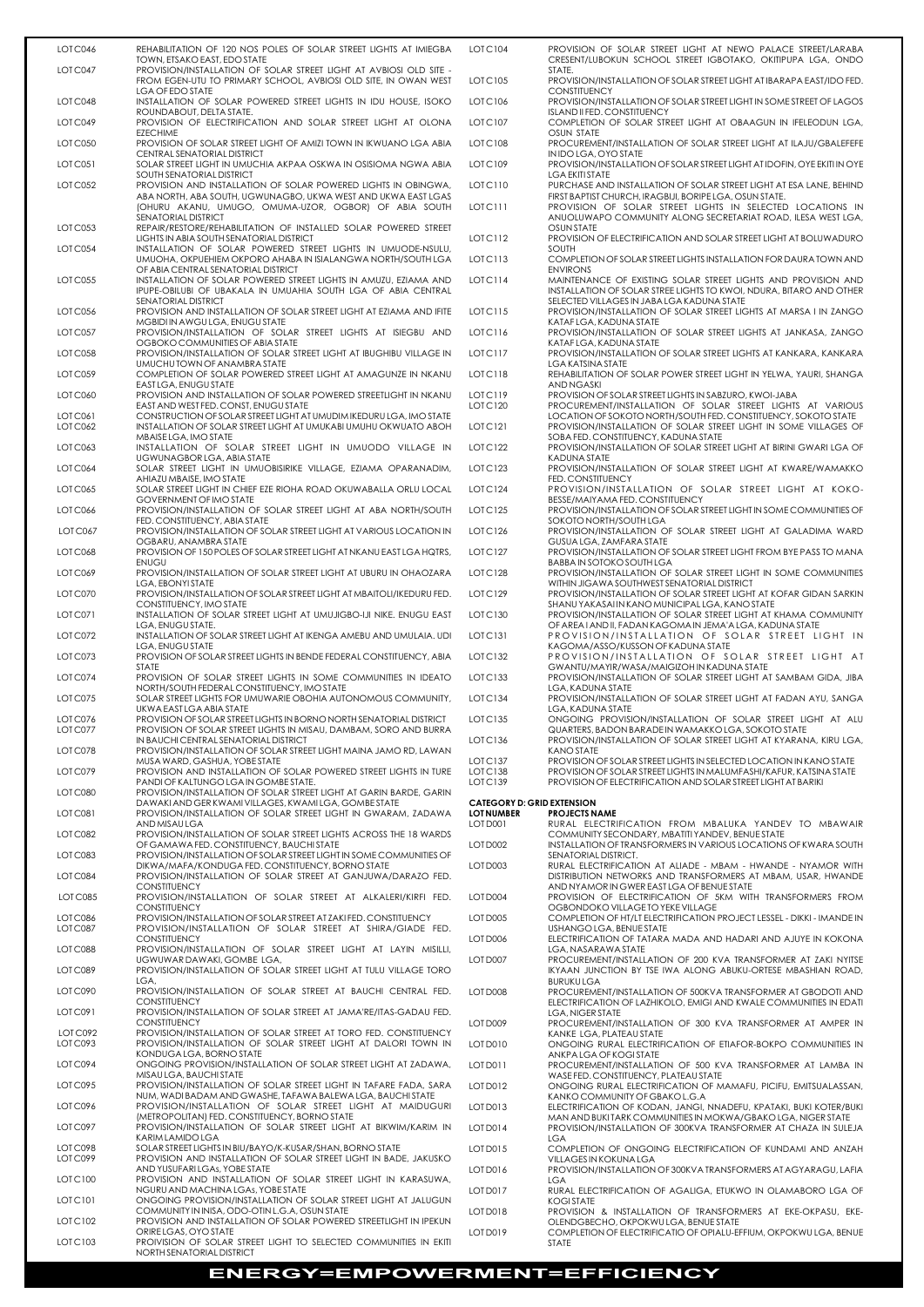| LOT D020             | PROVISION OF 500KVA TRANSFORMER AND INSTALLATION AT USHAFA-<br><b>GHODU COMMUNITY EXPANSION SCHEME</b>                                                                    | LOT D075             | CONSTITUENCY, CROSS RIVER STATE<br>POWER ENHANCEMENT IN OKRIKA/OGU-BOLO FED. CONSTITUENCY, RIVERS                                                                                         |
|----------------------|---------------------------------------------------------------------------------------------------------------------------------------------------------------------------|----------------------|-------------------------------------------------------------------------------------------------------------------------------------------------------------------------------------------|
| LOT D021             | EXTENSION OF 15 ELECTRICITY POLES AND INSTALLATION OF 300KVA/33<br>TRANSFORMER IN FOI RESIDENCE NEAR SOKALE GARDEN KUBWA ABUJA.                                           | LOT D076             | <b>STATE</b><br>PROCUREMENT/INSTALLATION OF 300 KVA TRANSFORMERS AND EXTENSION                                                                                                            |
| LOT D022             | INSTALLATION OF 500KVA TRANSFORMERS ACROSS ILORIN CENTRAL IN<br>KWARA STATE                                                                                               |                      | OF ELECTRICITY IN SOME COMMUNITIES OF ABI/YAKURR FED. CONSTITUENCY,<br><b>CROSS RIVER STATE</b>                                                                                           |
| LOT D023             | COMPLETION OF RURAL ELECTRIFICATION OF SOME COMMUNITIES IN KARU,<br>KEFFI KOKONA LGA, NASARAWA STATE                                                                      | LOT D077             | ELECTRIFICATION OF IKOT UDOFIA ITAK UKPOM IKOT EDEM UDO AND<br>IKPOROM ITU MBON USO ITIE IKPE COMMUNITIES OF INI/IKONO FED.                                                               |
| LOT D024<br>LOT D025 | ELECTRIFICATION OF OGLEWU COMMUNITY IN OHIMINI LGA, BENUE STATE<br>COMPLETION OF BUNU ELECTRIFICATION AT KABBA-BUNU/IJUMU FED.                                            | LOT D078             | CONSTITUENCY, AKWA-IBOM<br>ONGOING EXTENSION OF 11KV TOWNSHIP DISTRIBUTION LINE IN IYEKOGBA                                                                                               |
| LOT D026             | <b>CONSTITUENCY</b><br>RURAL ELECTRIFICATION OF OJENYO AND UTONKON COMMUNITIES IN ADO                                                                                     | LOT D079             | <b>COMMUNITY</b><br>ONGOING SUPPLY AND INSTALLATION OF TRANSFORMERS IN OREDO L.G.A                                                                                                        |
| LOT D027             | LGA, BENUE STATE<br>RURAL ELECTRIFICATION FROM FADA TO ADOGO TO ACHIGBE IN BURURKU                                                                                        | LOT D080             | ONGOING RURAL ELECTRIFICATION OF EVBUOVBUKE COMMUNITY IN<br>OREDO FEDERAL CONSTITUENCY                                                                                                    |
| LOT D028             | LGA, BENUE STATE<br>RURAL ELECTRIFICATION OF FADA - ADOGO - USEN - ORTESE IN BURUKU FED.                                                                                  | LOT D081<br>LOT D082 | POWER IMPROVEMENT AT OBA EKAN, CROSS RIVER STATE<br>ELECTRIFICATION OF AKOROFONO - IKOM, BOKI/IKOM FED. CONSTITUENCY,                                                                     |
| LOT D029             | CONSTITUENCY, BENUE STATE<br>COMPLETION OF RURAL ELECTRIFICATION AT IGWE EBONG-EBENTA-<br>IGWOKE-UWOKWU-INYUMA-OJOKWU OF OJU/OBI FED. CONSTITUENCY,<br><b>BENUE STATE</b> | LOT D083<br>LOT D084 | CROSS RIVER STATE ON-GOING<br>EXTENSION OF ELECTRICITY FROM IRRITO AVIARA, DELTA STATE<br>PROCUREMENT/INSTALLATION OF 500 KVA TRANSFORMERS AT KIPTE VILLAGE<br>IN TIA LGA OF RIVERS STATE |
| LOT D030             | PROCUREMENT/INSTALLATION OF 2 NOS 300 KVA TRANSFORMERS AT<br>KUMKWAM AND ROAD BLOCK AREAS OF LANTANG NORTH AND                                                            | LOT D085             | PROVISION OF TRANSFORMERS/INSTALLATION IN IKOT OSUKPONG VILLAGE,<br>IKA LGA - AKWA IBOM NORTH WEST SENATORIAL DISTRICT                                                                    |
| LOT D031             | ELECTRIFICATION OF THESE COMMUNITIES<br>ELECTRIFICATION OF FWIL (VWANG), MAIJUJU AND SUPPLY/INSTALLATION                                                                  | LOT D086             | PROVISION/INSTALLATION OF 20 NOS 300KVA TRANSFORMERS FOR<br>EGOR/IKPOBA OKHA, EDO STATE                                                                                                   |
|                      | OF 3N0S 300KVA TRANSFORMERS AT TURU, SHIZAM AND GYEL ALL IN JOS<br>SOUTH/EASTLGA, PLATEAU STATE                                                                           | LOT D087             | RURAL ELECTRIFICATION PROJECT FROM IKOT NOW TO FEDERAL SKILL<br><b>ACQUISITION CENTRE</b>                                                                                                 |
| LOT D032             | PROCUREMENT/INSTALLATION OF 500 KVA TRANSFORMERS IN SOME<br>COMMUNITIES OF CHANCHAGA FED. CONSTITUENCY, NIGER STATE                                                       | LOT D088<br>LOT D089 | SUPPLY OF 500/33 KVA TRANSFORMERS TO GOKANA LGA, RIVERS STATE<br>ONGOING PROCUREMENT/INSTALLATION OF 500KVA/33KV TRANSFORMERS                                                             |
| LOT D033             | RURAL ELECTRIFICATION OF SOME COMMUNITIES OF GWER EAST/WEST FED.<br>CONSTITUENCY, BENUE STATE                                                                             |                      | AT OGBE-OJI AND OGBE-OTITI IN UBULU OKITI ANIOCHA SOUTH LGA DELTA<br><b>STATE</b>                                                                                                         |
| LOT D034             | ELECTRIFICATION/INSTALLATION OF 200 KVA TRANSFORMERS IN SOME<br>COMMUNITIES OF EDATI/LAVUN/MOKWA FED. CONSTITUENCY, NIGER STATE                                           | LOT D090<br>LOT D091 | COMPLETION OF ON-GOING ELECTRIFICATION OF OWUTU TO OGBU<br>COMPLETION OF ELECTRIFICATION PROJECTS IN COMMUNITIES IN                                                                       |
| LOT D035             | PROCUREMENT/INSTALLATION OF 1NOS 500 KVA TRANSFORMER AT SABON<br>GARI WARD DOMA, NASARAWA STATE                                                                           |                      | OBINGWA, ABA NORTH, ABA SOUTH, UGWUNAGBO, UKWA WEST AND UKWA<br>EAST LGA OF ABIA SOUTH SENATORIAL DISTRICT                                                                                |
| LOT D036             | SUPPLY/INSTALLATION OF 500 KVA TRANSFORMERS AND ELECTRIC POLES<br>AND WIRES AT NASARAWA EGGON AND ENVIRONS                                                                | LOT D092             | ELECTRIFICATION OF AGUIBEJE AND UMUOGBO COMMUNITY IN IGBO-EZE<br>NORTH LGA OF ENUGUSTATE.                                                                                                 |
| LOT D037             | PURCHASE/INSTALLATION OF 500KVA TRANSFORMERS IN ABUJA SOUTH FED.<br><b>CONSTITUENCY</b>                                                                                   | LOT D093             | COMPLETION OF RURAL ELECTRIFICATION OF OBINULO-NGODO ISUOCHI IN<br>UMUNNE-OCHILGA OF ABIA SENATORIAL DISTRICT                                                                             |
| LOT D038             | POWER IMRPOVEMENT/REHABILITATION OF 33KV LINE FROM ODO ERE TO<br>IGBARUKU, OMI, OGGA, JEGE AND EJUKU 45KM IN YABBA WEST AND YABBA                                         | LOT D094             | EXTENSION OF LIGHT & 500KVA TRANSFORMER AT UMUNWARIE OBOHIA, IN<br>UKWA EAST ABIA SOUTH SENATORIAL DISTRICT                                                                               |
| LOT D039             | EAST LGA, KOGISTATE<br>POWER IMPROVEMENT/REHABILITATION OF TRANSFORMER ACROSS BENUE                                                                                       | LOT D095             | RURAL ELECTRIFICATION & INSTALLATION OF 2 NOS. OF 500KVA/11<br>TRANSFORMERS AT UMUIKPE VILLAGE IN MGBOKO-OBETE AMATO                                                                      |
| LOT D040             | SOUTH SENATORIAL DISTRICT, BENUE STATE<br>ELECTRIFICATION OF WAMBA - WAYO, GBURZA - WADO, LANGI-LAHULAKA-                                                                 |                      | AUTONOMOUS COMMUNITY OBINGWA LGA, ABIA SOUTH SENATORIAL<br><b>DISTRICT</b><br>COMPLETION OF RURAL ELECTRIFICATION PROJECTS IN UMUODE NSULU-                                               |
| LOT D041             | KPINE-GBAKO AND WAMBA KURMI-WUDE, NASARAWA STATE<br>ELECTRIFICATION OF COMMUNITIES IN FCT SENATORIAL DISTRICT                                                             | LOT D096             | IKENNA AUTONOMOUS COMMUNITY IN ISIALA NGWA NORTH, ABIA CENTRAL                                                                                                                            |
| LOT D042             | ONGOING PROCUREMENT/INSTALLATION OF 200 KVA TRANSFORMERS AT<br>JIMA-DANCHITAGI-KPACHITAGI-EDUGI-SAACHI-GEBU-GARZA-DANKO IN<br>EDATI/LAVUN/MOKWA FED. CONSTITUENCY         | LOT D097             | SENATORIAL DISTRICT.<br>EXTENSION OF RURAL ELECTRIFICATION OF UMURU VILLAGE, OSISIOMA LGA,<br>ABIA STATE.                                                                                 |
| LOT D043             | ONGOING RURAL ELECTRIFICATION IN SOME COMMUNITIES OF LABOZHI,<br>KUSOKO, LAFIAGI AND BATARU IN EDATI/LAVUN/MOKWA FED.                                                     | LOTD098              | PROCUREMENT/INSTALLATION OF 300KVA TRANSFORMER AT ONOVO UBEGU<br>OGWOR, ISHIAGU IVOL.G.A, EBONYI STATE                                                                                    |
| LOT D044             | <b>CONSTITUENCY</b><br>ONGOING PROCUREMENT/INSTALLATION OF 200 KVA TRANSFORMERS AT                                                                                        | LOT D099             | PROCUREMENT/INSTALLATION OF 300KVA TRANSFORMER AT AMOZALLA<br>UWANI IN AFFA OF UDILGA, ENUGU STATE                                                                                        |
|                      | GBANGBA-CHAGUDU, EKUTAGI-YAJINTI-SHARUFU-CHECHEFU IN<br>EDATI/LAVUN/MOKWA FED. CONSTITUENCY                                                                               | LOT D <sub>100</sub> | PROCUREMENT/INSTALLATION OF 300KVA TRANSFORMER AT ITU AMAIYI<br>COMMUNITY OF EZINIHITTE MBAISE L.G.A                                                                                      |
| LOT D045             | COMPLETION OF ELECTRIFICATION PROJECT IN SHAGUNU BORGU LGA,<br>NIGER NORTH SENATORIAL DISTRICT.                                                                           | LOTD <sub>101</sub>  | ONGOING PROCUREMENT OF CABLES AND OTHER ACCESSORIES FOR THE<br>INSTALLATION OF 300KVA TRANSFORMER AT UMUEKWELE IN ITU EZINIHITTE                                                          |
| LOT D046             | PROVISION AND INSTALLATION OF TRANSFORMERS IN SELLECTED TOWNS/<br>VILLAGES IN NIGER NORTH SENATORIAL DISTRICT                                                             | <b>LOT D102</b>      | MBAISE L.G.A. IMO STATE<br>INSTALLATION AND COMMISSIONING OF TRANSFORMERS IN ABIA NORTH                                                                                                   |
| LOT D047             | PROVISION AND INSTALLATION OF 500KVA TRANSFORMERS IN SELECTED<br>LOCATION OF AWE/DOMA/KEANA LGAS, NASARAWA STATE                                                          | LOTD103              | SENATORIAL DISTRICT<br>SUPPLY AND INSTALLATION OF ELECTRIC TRANSFORMERS AT VARIOUS                                                                                                        |
| LOT D048             | ON-GOING ELECTRIFICATION OF SELECTED COMMUNITIES IN EFFOYO<br>OKPOKWU LGA OF BENUE STATE (AI-KOR-OLLO AND OJA APO-OGIGO)                                                  | LOT D <sub>104</sub> | LOCATIONS IN IMO EAST SENATORIAL DISTRICT<br>ELECTRIFICATION OF UMUIBA NARA UNATEZE NKANU EAST LGA ENUGU EAST                                                                             |
| LOT D049             | PROCUREMENT OF ADDITIONAL POLES, TRANSFORMER, ACCESSORIES AND<br>INSTALLATION TO SUPPLY ELECTRICITY TO AO-KPETU COMMUNITY, UGBOJU-                                        | LOT D <sub>105</sub> | SENATORIAL DISTRICT<br>SUPPLY OF TRANSFORMERS TO 6 LGAs IN 62 POLITICAL WARDS OF ABIA                                                                                                     |
| LOT D050             | EHAJE, OTUKPO LGA, BENUE STATE<br>ONGOING COMPLETION, ELECTRIFICATION OF OYAKOJI IN DEKINA LGA OF                                                                         | LOT D <sub>106</sub> | CENTRAL SENATORIAL DISTRICT<br>ELECTRIFICATION OF ISIGWU, AMIZI COMMUNITY IN IKWUANO LGA OF ABIA                                                                                          |
| LOT D051             | <b>KOGISTATE</b><br>PROVISION FOR REPLACEMENT OF WOODEN POLES TO CONCRETE<br>POLES/OTHER LOCATION OF 2KM WITH 500KVA TRANSFORMER AT EKO-INE                               | LOT D <sub>107</sub> | <b>STATE</b><br>COMPLETION OF INSTALLATION OF TRANSFORMERS AT NKARAMOCHE<br>IRAMOGU, IHEAGWA, OWERRI WEST LGA AND NAZE, UMUAKAU IN OWERRI                                                 |
| LOT D052             | <b>VILLAGE, EKPOMA</b><br>PROCUREMENT/INSTALLATION OF 500KVA TRANSFORMER AT SABO QUARTER                                                                                  | LOTD108              | NORTH LGA, IMO STATE (ONGOING)<br>PROVISION AND INSTALLATION OF TRANSFORMERS IN ESHIMESHI UMUNAHU                                                                                         |
|                      | AND COMPLETION OF ONGOING SOLAR STREET LIGHTS IN IMIEGBA TOWN,<br>ETSAKO EAST L.G.A, EDO STATE<br>COMPLETION OF ONGOING CONSTRUCTION OF RELIEF                            | LOT D109             | URATTA IN OWERRI NORTH LGA OF IMO STATE<br>LT STRINGING OF OMAKO ROAD IN ENUGWUABO UFUMA, ORUMBA NORTH<br>LGA, ANAMBRA STATE                                                              |
| LOTD053              | SUBSTATION/INSTALLATION OF 500KVA/33/415KV AT EBUTE UJIOGBA, EDO<br><b>STATE</b>                                                                                          | LOTD110              | RURAL ELECTRIFICATION IN OHOLIA MBERI COMMUNITY IN MBAITOLI LGA<br><b>IMO STATE</b>                                                                                                       |
| LOT D054             | RURAL ELECTRIFICATION OF OGBEINAMA, OGRIAGBEMNE, OKOLOBA AND<br>OGODOBIRI IN BOMADE IN LGA OF DELTA SOUTH SENATORIAL DISTRICT                                             | LOTD111              | ELECTRIFICATION AND INSTALLATION OF TRANSFORMER AT AZU-ISHA<br>NDUBIA-IGBEGU, AZU-UDAH NDUBIA-IGBEGU, IMENDIEBOR NDUBIA-IGBEGU,                                                           |
| LOT D055             | RURAL ELECTRIFICATION OF ARAYA AND AVIARA IN ISOKO SOUTH LGA OF<br>DELTA STATE SENATORIAL DISTRICT                                                                        |                      | AZU-OPSWA NDUBIA-IGBEGU AND OKPOKOROKO NDUBIA-IGBEGU ALL IN<br>IZZI LGA OF EBONYI STATE                                                                                                   |
| LOT D056             | PROVISION OF TRANSFORMERS IN EKO-IYOBHEBHE IN ESAN CENTRAL EDO<br><b>STATE</b>                                                                                            | LOTD112              | PROVISION/INSTALLATION OF 500KVA TRANSFORMERS AND SOLAR STREET<br>LIGHT IN SOME COMMUNITIES OF EBONYI/OHAUKWU FED. CONSTITUENCY,                                                          |
| LOT D057<br>LOT D058 | PROVISION OF TRANSFORMER IN AHOADA, AHOADA EAST LGA, RIVERS STATE<br>POWER IMPROVEMENT PROJECT IN RURAL COMMUNITIES IN IGBANKE,                                           | LOTD113              | <b>EBONYISTATE</b><br>SUPPLY/INSTALLATION OF 2 NOS 500 KVA TRANSFORMERS AT                                                                                                                |
| LOT D059             | IGUEMOKHUA, EVBODIAN IN ORHIONWON LGA, EDO STATE<br>ELECTRIFICATION OF IBB WAY BY USANG ISO MEMORIAL, PRESBYTERIAN                                                        | LOTD114              | NKWERRE/ISU/NJABA/NWANGELE FED. CONSTITUENCY, IMO STATE<br>ENHANCEMENT OF ELECTRICITY AND POWER SUPPLY IN EBE/OTHER                                                                       |
|                      | CHURCH, AKIM AND RCC BY CALABAR, IKOT ABASI OBORI OF CALABAR<br>MUNICIPAL/ODUKPANI FEDERAL CONSTITUENCY                                                                   | LOTD115              | COMMUNITIES OF UKPOR, NNEWISOUTH LGA, ANAMBRA STATE<br>RE-ROUTING OF 1KM-33KV HIGH TENSION, ALONG AVUTU, UMUNACHI                                                                         |
| LOT D060             | <b>GRID EXTENSION TO UYANGA-EKPRI IBAMI COMMUNITIES</b>                                                                                                                   |                      | OBOWO, OBOWO MBAISE UMUAHIA ROAD OBOWO FEEDER IN OBOWO                                                                                                                                    |

| LOT D <sub>061</sub> | ELECTRIFICATION OF IKOT ESEDEM, ODORO AND ITAK COMMUNITIES IN IKA     |                      | LGA, IMO STATE                                                     |
|----------------------|-----------------------------------------------------------------------|----------------------|--------------------------------------------------------------------|
|                      | LGA                                                                   | LOTD116              | PROCUREMENT/INSTALLATION OF 500 KVA TRANSFORMERS IN SOME           |
| LOT D062             | PROVISION/INSTALLATION OF 500KVA TRANSFORMERS IN SOUTHERN CROSS       |                      | COMMUNITIES OF NNEWI NORTH/SOUTH/EKWUSIGO FED. CONSTITUENCY.       |
|                      | RIVER STATE                                                           |                      | NIGER STATE                                                        |
| LOT D063             | REHABILITATION OF MBARAKOM-NJAGACHUNG NETWORK                         | LOTD117              | SUPPLY/INSTALLATION OF 300KVA TRANSFORMERS AT OSUSU IN ISIALA NGWA |
| LOT D064             | REHABILITATION OF HT POLES AND EXTENSION OF HT LINES FROM ORIDA-IKOT  |                      | <b>NORTH LGA</b>                                                   |
|                      | OKPORA WITH 300KVA TRANSFORMER AT AYABA                               | LOTD118              | PROCUREMENT/INSTALLATION OF 300 KVA TRANSFORMERS IN SOME           |
| LOT D065             | PROVISION OF LOW TENSION (LT) IN CAMP 5 (AGUIASA), CAMP 4 (NTUI ISEH) |                      | COMMUNITIES OF OBINGWA/OSISIOMA/UGWUNAGBO FED.                     |
|                      | AND CAMP 3 (NJOK IKA) VILLAGES OF OJUL SOUTH                          |                      | CONSTITUENCY, ABIA STATE                                           |
| LOT D066             | RURAL ELECTRIFICATION OF EDOR IN KIM LGA                              | LOTD119              | SUPPLY/INSTALLATION OF 500/300KVA TRANSFORMERS AT ISIALA           |
| LOT D067             | RURAL ELECTRIFICATION AND GRID EXTENSION FROM IKUN TO ABAWAN IN       |                      | MBANO/ONUIMO/OKIGWE FED. CONSTITUENCY, IMO STATE                   |
|                      | <b>ERIE SOUTH</b>                                                     | LOT D <sub>120</sub> | ONGOING POWER IMPROVEMENT AT AWGU AND OJI RIVER IN                 |
| LOT D068             | GRID EXTENSION FROM IKOT EFFANGA TO MBEBUI VILLAGE AND RURAL          |                      | ANINRI/AWGU/OJI RIVER FEDERAL CONSTITUENCY                         |
|                      | ELECTRIFICATION OF THE COMMUNITY                                      | LOTD <sub>121</sub>  | PROCUREMENT/INSTALLATION OF 500 KVA TRANSFORMER AT AROCHUKWU       |
| LOT D069             | EXTENSION OF 33KVA ELECTRICITY LINES FROM NKPARA TO OKURIKANG         |                      | TOWN, ABIA STATE                                                   |
|                      | JUNCTION IN ODUKPANI LGA, CROSS RIVER STATE WITH INSTALLATION OF      | LOTD122              | ENHANCING POWER DISTRIBUTION IN NSUKKA/IGBO-EZE SOUTH FED.         |
|                      | <b>TRANSFORMERS</b>                                                   |                      | CONSTITUENCY, ENUGU STATE                                          |
| LOT D070             | SUPPLY/INSTALLATION OF 2 NOS 500 KVA TRANSFORMERS IN GRA, OGOJA       | LOT D123             | RURAL ELECTRIFICATION OF VILLAGES IN UKWA EAST LGA, ABIA STATE     |
|                      | LGA, CROSS RIVER STATE                                                | LOTD124              | POWER IMPROVEMENT AT GREATER AWGU                                  |
| LOT D071             | ELECTRIFICATION OF BUTATONG COMMUNITY IN EASTERN BOKI, BOKI LGA,      | LOT D <sub>125</sub> | RURAL ELECTRIFICATION AND CONSTRUCTION OF ACESS ROAD TO OGO -      |
|                      | CROSS RIVER STATE                                                     |                      | OBODO ISUWU/AMAGUNZE - ENUGU STATE                                 |
| LOT D072             | PROCUREMENT/INSTALLATION OF 300 KVA TRANSFORMERS AT                   | LOTD126              | PROVISION AND INSTALLATION OF 5 NOS. 500KVA TRANSFORMERS IN        |
|                      | OBUBRA/ETUNG FED. CONSTITUENCY, CROSS RIVER STATE                     |                      | NKWERRE/ISU/NJABA/NWANGELE, IMO STATE                              |
| LOT D073             | PROCUREMENT/INSTALLATION OF 300 KVA TRANSFORMERS IN SOME              | LOTD127              | CHANGE OF WOODEN ELECTRIC POLE TO CONCRETE FOR INSTALLING PRE-     |
|                      | COMMUNITIES OF DEGEMA/BONNY FED. CONSTITUENCY, RIVERS STATE           |                      | PAID METERS IN NNEWI URBAN AND POWER IMPROVEMENT                   |
| LOID074              | FLECTRIFICATION OF ABILTEY AND OGOMOGOM IN BOKI/IKOM FED.             | 101D128              | PROVISION AND INSTALLATION OF TRANSFORMERS IN ENLIGU NORTH/        |

| PROVISION OF 500KVA TRANSFORMER AND INSTALLATION AT USHAFA-<br><b>GHODU COMMUNITY EXPANSION SCHEME</b>                              | LOT D075             | CONSTITUENCY, CROSS RIVER STATE<br>POWER ENHANCEMENT IN OKRIKA/OGU-BOLO FED. CONSTITUENCY, RIVERS                                |
|-------------------------------------------------------------------------------------------------------------------------------------|----------------------|----------------------------------------------------------------------------------------------------------------------------------|
| EXTENSION OF 15 ELECTRICITY POLES AND INSTALLATION OF 300KVA/33<br>TRANSFORMER IN FOI RESIDENCE NEAR SOKALE GARDEN KUBWA ABUJA.     | LOT D076             | <b>STATE</b><br>PROCUREMENT/INSTALLATION OF 300 KVA TRANSFORMERS AND EXTENSION                                                   |
| INSTALLATION OF 500KVA TRANSFORMERS ACROSS ILORIN CENTRAL IN                                                                        |                      | OF ELECTRICITY IN SOME COMMUNITIES OF ABI/YAKURR FED. CONSTITUENCY,                                                              |
| KWARA STATE<br>COMPLETION OF RURAL ELECTRIFICATION OF SOME COMMUNITIES IN KARU,                                                     | LOT D077             | <b>CROSS RIVER STATE</b><br>ELECTRIFICATION OF IKOT UDOFIA ITAK UKPOM IKOT EDEM UDO AND                                          |
| KEFFI KOKONA LGA, NASARAWA STATE<br>ELECTRIFICATION OF OGLEWU COMMUNITY IN OHIMINI LGA, BENUE STATE                                 |                      | IKPOROM ITU MBON USO ITIE IKPE COMMUNITIES OF INI/IKONO FED.<br>CONSTITUENCY, AKWA-IBOM                                          |
| COMPLETION OF BUNU ELECTRIFICATION AT KABBA-BUNU/IJUMU FED.                                                                         | LOT D078             | ONGOING EXTENSION OF 11KV TOWNSHIP DISTRIBUTION LINE IN IYEKOGBA                                                                 |
| <b>CONSTITUENCY</b><br>RURAL ELECTRIFICATION OF OJENYO AND UTONKON COMMUNITIES IN ADO                                               | LOT D079             | <b>COMMUNITY</b><br>ONGOING SUPPLY AND INSTALLATION OF TRANSFORMERS IN OREDO L.G.A                                               |
| <b>LGA, BENUE STATE</b><br>RURAL ELECTRIFICATION FROM FADA TO ADOGO TO ACHIGBE IN BURURKU                                           | LOT D080             | ONGOING RURAL ELECTRIFICATION OF EVBUOVBUKE COMMUNITY IN<br>OREDO FEDERAL CONSTITUENCY                                           |
| LGA, BENUE STATE                                                                                                                    | LOT D081             | POWER IMPROVEMENT AT OBA EKAN, CROSS RIVER STATE                                                                                 |
| RURAL ELECTRIFICATION OF FADA - ADOGO - USEN - ORTESE IN BURUKU FED.<br>CONSTITUENCY, BENUE STATE                                   | LOT D082             | ELECTRIFICATION OF AKOROFONO - IKOM, BOKI/IKOM FED. CONSTITUENCY,<br>CROSS RIVER STATE ON-GOING                                  |
| COMPLETION OF RURAL ELECTRIFICATION AT IGWE EBONG-EBENTA-                                                                           | LOT D083             | EXTENSION OF ELECTRICITY FROM IRRITO AVIARA, DELTA STATE                                                                         |
| igwoke-uwokwu-inyuma-ojokwu of Oju/Obi fed. Constituency,<br><b>BENUE STATE</b>                                                     | LOT D084             | PROCUREMENT/INSTALLATION OF 500 KVA TRANSFORMERS AT KIPTE VILLAGE<br>IN TIA LGA OF RIVERS STATE                                  |
| PROCUREMENT/INSTALLATION OF 2 NOS 300 KVA TRANSFORMERS AT<br>KUMKWAM AND ROAD BLOCK AREAS OF LANTANG NORTH AND                      | LOT D085             | PROVISION OF TRANSFORMERS/INSTALLATION IN IKOT OSUKPONG VILLAGE,<br>IKA LGA - AKWA IBOM NORTH WEST SENATORIAL DISTRICT           |
| ELECTRIFICATION OF THESE COMMUNITIES                                                                                                | LOT D086             | PROVISION/INSTALLATION OF 20 NOS 300KVA TRANSFORMERS FOR                                                                         |
| ELECTRIFICATION OF FWIL (VWANG), MAIJUJU AND SUPPLY/INSTALLATION<br>OF 3N0S 300KVA TRANSFORMERS AT TURU, SHIZAM AND GYEL ALL IN JOS | LOT D087             | EGOR/IKPOBA OKHA, EDO STATE<br>RURAL ELECTRIFICATION PROJECT FROM IKOT NOW TO FEDERAL SKILL                                      |
| SOUTH/EAST LGA, PLATEAU STATE<br>PROCUREMENT/INSTALLATION OF 500 KVA TRANSFORMERS IN SOME                                           | LOT D088             | <b>ACQUISITION CENTRE</b><br>SUPPLY OF 500/33 KVA TRANSFORMERS TO GOKANALGA, RIVERS STATE                                        |
| COMMUNITIES OF CHANCHAGA FED. CONSTITUENCY, NIGER STATE                                                                             | LOT D089             | ONGOING PROCUREMENT/INSTALLATION OF 500KVA/33KV TRANSFORMERS                                                                     |
| RURAL ELECTRIFICATION OF SOME COMMUNITIES OF GWER EAST/WEST FED.<br>CONSTITUENCY, BENUE STATE                                       |                      | AT OGBE-OJI AND OGBE-OTITI IN UBULU OKITI ANIOCHA SOUTH LGA DELTA<br><b>STATE</b>                                                |
| ELECTRIFICATION/INSTALLATION OF 200 KVA TRANSFORMERS IN SOME                                                                        | LOT D090<br>LOT D091 | COMPLETION OF ON-GOING ELECTRIFICATION OF OWUTU TO OGBU<br>COMPLETION OF ELECTRIFICATION PROJECTS IN COMMUNITIES IN              |
| COMMUNITIES OF EDATI/LAVUN/MOKWA FED. CONSTITUENCY, NIGER STATE<br>PROCUREMENT/INSTALLATION OF 1NOS 500 KVA TRANSFORMER AT SABON    |                      | OBINGWA, ABA NORTH, ABA SOUTH, UGWUNAGBO, UKWA WEST AND UKWA                                                                     |
| GARI WARD DOMA, NASARAWA STATE<br>Supply/installation of 500 kva transformers and electric poles                                    | LOT D092             | EAST LGA OF ABIA SOUTH SENATORIAL DISTRICT<br>ELECTRIFICATION OF AGUIBEJE AND UMUOGBO COMMUNITY IN IGBO-EZE                      |
| AND WIRES AT NASARAWA EGGON AND ENVIRONS                                                                                            |                      | NORTH LGA OF ENUGU STATE.                                                                                                        |
| PURCHASE/INSTALLATION OF 500KVA TRANSFORMERS IN ABUJA SOUTH FED.<br>CONSTITUENCY                                                    | LOT D093             | COMPLETION OF RURAL ELECTRIFICATION OF OBINULO-NGODO ISUOCHI IN<br>UMUNNE-OCHILGA OF ABIA SENATORIAL DISTRICT                    |
| POWER IMRPOVEMENT/REHABILITATION OF 33KV LINE FROM ODO ERE TO<br>IGBARUKU, OMI, OGGA, JEGE AND EJUKU 45KM IN YABBA WEST AND YABBA   | LOT D094             | EXTENSION OF LIGHT & 500KVA TRANSFORMER AT UMUNWARIE OBOHIA, IN<br>UKWA EAST ABIA SOUTH SENATORIAL DISTRICT                      |
| EAST LGA, KOGI STATE                                                                                                                | LOT D095             | RURAL ELECTRIFICATION & INSTALLATION OF 2 NOS. OF 500KVA/11                                                                      |
| POWER IMPROVEMENT/REHABILITATION OF TRANSFORMER ACROSS BENUE<br>SOUTH SENATORIAL DISTRICT, BENUE STATE                              |                      | TRANSFORMERS AT UMUIKPE VILLAGE IN MGBOKO-OBETE AMATO<br>AUTONOMOUS COMMUNITY OBINGWA LGA, ABIA SOUTH SENATORIAL                 |
| ELECTRIFICATION OF WAMBA - WAYO, GBURZA - WADO, LANGI-LAHULAKA-<br>KPINE-GBAKO AND WAMBA KURMI-WUDE, NASARAWA STATE                 | LOT D096             | <b>DISTRICT</b><br>COMPLETION OF RURAL ELECTRIFICATION PROJECTS IN UMUODE NSULU-                                                 |
| ELECTRIFICATION OF COMMUNITIES IN FCT SENATORIAL DISTRICT                                                                           |                      | IKENNA AUTONOMOUS COMMUNITY IN ISIALA NGWA NORTH, ABIA CENTRAL                                                                   |
| ONGOING PROCUREMENT/INSTALLATION OF 200 KVA TRANSFORMERS AT<br>JIMA-DANCHITAGI-KPACHITAGI-EDUGI-SAACHI-GEBU-GARZA-DANKO IN          | LOT D097             | SENATORIAL DISTRICT.<br>EXTENSION OF RURAL ELECTRIFICATION OF UMURU VILLAGE, OSISIOMA LGA,                                       |
| EDATI/LAVUN/MOKWA FED. CONSTITUENCY<br>ONGOING RURAL ELECTRIFICATION IN SOME COMMUNITIES OF LABOZHI,                                | LOT D098             | ABIA STATE.<br>PROCUREMENT/INSTALLATION OF 300KVA TRANSFORMER AT ONOVO UBEGU                                                     |
| KUSOKO, LAFIAGI AND BATARU IN EDATI/LAVUN/MOKWA FED.                                                                                |                      | OGWOR, ISHIAGU IVO L.G.A, EBONYI STATE                                                                                           |
| CONSTITUENCY<br>ONGOING PROCUREMENT/INSTALLATION OF 200 KVA TRANSFORMERS AT                                                         | LOT D099             | PROCUREMENT/INSTALLATION OF 300KVA TRANSFORMER AT AMOZALLA<br>UWANI IN AFFA OF UDILGA, ENUGU STATE                               |
| GBANGBA-CHAGUDU, EKUTAGI-YAJINTI-SHARUFU-CHECHEFU IN<br>EDATI/LAVUN/MOKWA FED. CONSTITUENCY                                         | LOT D100             | PROCUREMENT/INSTALLATION OF 300KVA TRANSFORMER AT ITU AMAIYI<br>COMMUNITY OF EZINIHITTE MBAISE L.G.A                             |
| COMPLETION OF ELECTRIFICATION PROJECT IN SHAGUNU BORGU LGA,                                                                         | LOT D <sub>101</sub> | ONGOING PROCUREMENT OF CABLES AND OTHER ACCESSORIES FOR THE                                                                      |
| NIGER NORTH SENATORIAL DISTRICT.<br>PROVISION AND INSTALLATION OF TRANSFORMERS IN SELLECTED TOWNS/                                  |                      | INSTALLATION OF 300KVA TRANSFORMER AT UMUEKWELE IN ITU EZINIHITTE<br>MBAISE L.G.A. IMO STATE                                     |
| VILLAGES IN NIGER NORTH SENATORIAL DISTRICT                                                                                         | LOT D102             | INSTALLATION AND COMMISSIONING OF TRANSFORMERS IN ABIA NORTH                                                                     |
| PROVISION AND INSTALLATION OF 500KVA TRANSFORMERS IN SELECTED<br>LOCATION OF AWE/DOMA/KEANA LGAS, NASARAWA STATE                    | LOT D <sub>103</sub> | SENATORIAL DISTRICT<br>SUPPLY AND INSTALLATION OF ELECTRIC TRANSFORMERS AT VARIOUS                                               |
| ON-GOING ELECTRIFICATION OF SELECTED COMMUNITIES IN EFFOYO<br>OKPOKWU LGA OF BENUE STATE (AI-KOR-OLLO AND OJA APO-OGIGO)            | <b>LOTD104</b>       | LOCATIONS IN IMO EAST SENATORIAL DISTRICT<br>ELECTRIFICATION OF UMUIBA NARA UNATEZE NKANU EAST LGA ENUGU EAST                    |
| PROCUREMENT OF ADDITIONAL POLES, TRANSFORMER, ACCESSORIES AND                                                                       |                      | SENATORIAL DISTRICT                                                                                                              |
| INSTALLATION TO SUPPLY ELECTRICITY TO AO-KPETU COMMUNITY, UGBOJU-<br>EHAJE, OTUKPO LGA, BENUE STATE                                 | LOT D <sub>105</sub> | SUPPLY OF TRANSFORMERS TO 6 LGAs IN 62 POLITICAL WARDS OF ABIA<br>CENTRAL SENATORIAL DISTRICT                                    |
| ONGOING COMPLETION, ELECTRIFICATION OF OYAKOJI IN DEKINA LGA OF<br>KOGI STATE                                                       | LOT D <sub>106</sub> | ELECTRIFICATION OF ISIGWU, AMIZI COMMUNITY IN IKWUANO LGA OF ABIA<br><b>STATE</b>                                                |
| PROVISION FOR REPLACEMENT OF WOODEN POLES TO CONCRETE                                                                               | LOT D <sub>107</sub> | COMPLETION OF INSTALLATION OF TRANSFORMERS AT NKARAMOCHE                                                                         |
| POLES/OTHER LOCATION OF 2KM WITH 500KVA TRANSFORMER AT EKO-INE<br>VILLAGE, EKPOMA                                                   |                      | IRAMOGU, IHEAGWA, OWERRI WEST LGA AND NAZE, UMUAKAU IN OWERRI<br>NORTH LGA, IMO STATE (ONGOING)                                  |
| PROCUREMENT/INSTALLATION OF 500KVA TRANSFORMER AT SABO QUARTER<br>AND COMPLETION OF ONGOING SOLAR STREET LIGHTS IN IMIEGBA TOWN,    | LOTD108              | PROVISION AND INSTALLATION OF TRANSFORMERS IN ESHIMESHI UMUNAHU<br>URATTA IN OWERRI NORTH LGA OF IMO STATE                       |
| ETSAKO EAST L.G.A, EDO STATE                                                                                                        | LOT D109             | LT STRINGING OF OMAKO ROAD IN ENUGWUABO UFUMA, ORUMBA NORTH                                                                      |
| COMPLETION OF ONGOING CONSTRUCTION OF RELIEF<br>SUBSTATION/INSTALLATION OF 500KVA/33/415KV AT EBUTE UJIOGBA, EDO                    | LOT D <sub>110</sub> | LGA, ANAMBRA STATE<br>RURAL ELECTRIFICATION IN OHOLIA MBERI COMMUNITY IN MBAITOLI LGA                                            |
| STATE<br>RURAL ELECTRIFICATION OF OGBEINAMA, OGRIAGBEMNE, OKOLOBA AND                                                               | LOTD111              | <b>IMO STATE</b><br>ELECTRIFICATION AND INSTALLATION OF TRANSFORMER AT AZU-ISHA                                                  |
| OGODOBIRI IN BOMADE IN LGA OF DELTA SOUTH SENATORIAL DISTRICT                                                                       |                      | NDUBIA-IGBEGU, AZU-UDAH NDUBIA-IGBEGU, IMENDIEBOR NDUBIA-IGBEGU,                                                                 |
| RURAL ELECTRIFICATION OF ARAYA AND AVIARA IN ISOKO SOUTH LGA OF<br>DELTA STATE SENATORIAL DISTRICT                                  |                      | AZU-OPSWA NDUBIA-IGBEGU AND OKPOKOROKO NDUBIA-IGBEGU ALL IN<br>IZZI LGA OF EBONYI STATE                                          |
| PROVISION OF TRANSFORMERS IN EKO-IYOBHEBHE IN ESAN CENTRAL EDO<br>STATE                                                             | LOTD112              | PROVISION/INSTALLATION OF 500KVA TRANSFORMERS AND SOLAR STREET<br>LIGHT IN SOME COMMUNITIES OF EBONYI/OHAUKWU FED. CONSTITUENCY, |
| PROVISION OF TRANSFORMER IN AHOADA, AHOADA EAST LGA, RIVERS STATE                                                                   |                      | <b>EBONYISTATE</b>                                                                                                               |
| POWER IMPROVEMENT PROJECT IN RURAL COMMUNITIES IN IGBANKE,<br>IGUEMOKHUA, EVBODIAN IN ORHIONWON LGA, EDO STATE                      | LOTD113              | SUPPLY/INSTALLATION OF 2 NOS 500 KVA TRANSFORMERS AT<br>NKWERRE/ISU/NJABA/NWANGELE FED. CONSTITUENCY, IMO STATE                  |
| ELECTRIFICATION OF IBB WAY BY USANG ISO MEMORIAL, PRESBYTERIAN<br>CHURCH, AKIM AND RCC BY CALABAR, IKOT ABASI OBORI OF CALABAR      | LOTD114              | ENHANCEMENT OF ELECTRICITY AND POWER SUPPLY IN EBE/OTHER<br>COMMUNITIES OF UKPOR, NNEWISOUTH LGA, ANAMBRA STATE                  |
| MUNICIPAL/ODUKPANI FEDERAL CONSTITUENCY                                                                                             | LOT D115             | RE-ROUTING OF 1KM-33KV HIGH TENSION, ALONG AVUTU, UMUNACHI                                                                       |
| GRID EXTENSION TO UYANGA-EKPRI IBAMI COMMUNITIES                                                                                    |                      | OBOWO, OBOWO MBAISE UMUAHIA ROAD OBOWO FEEDER IN OBOWO                                                                           |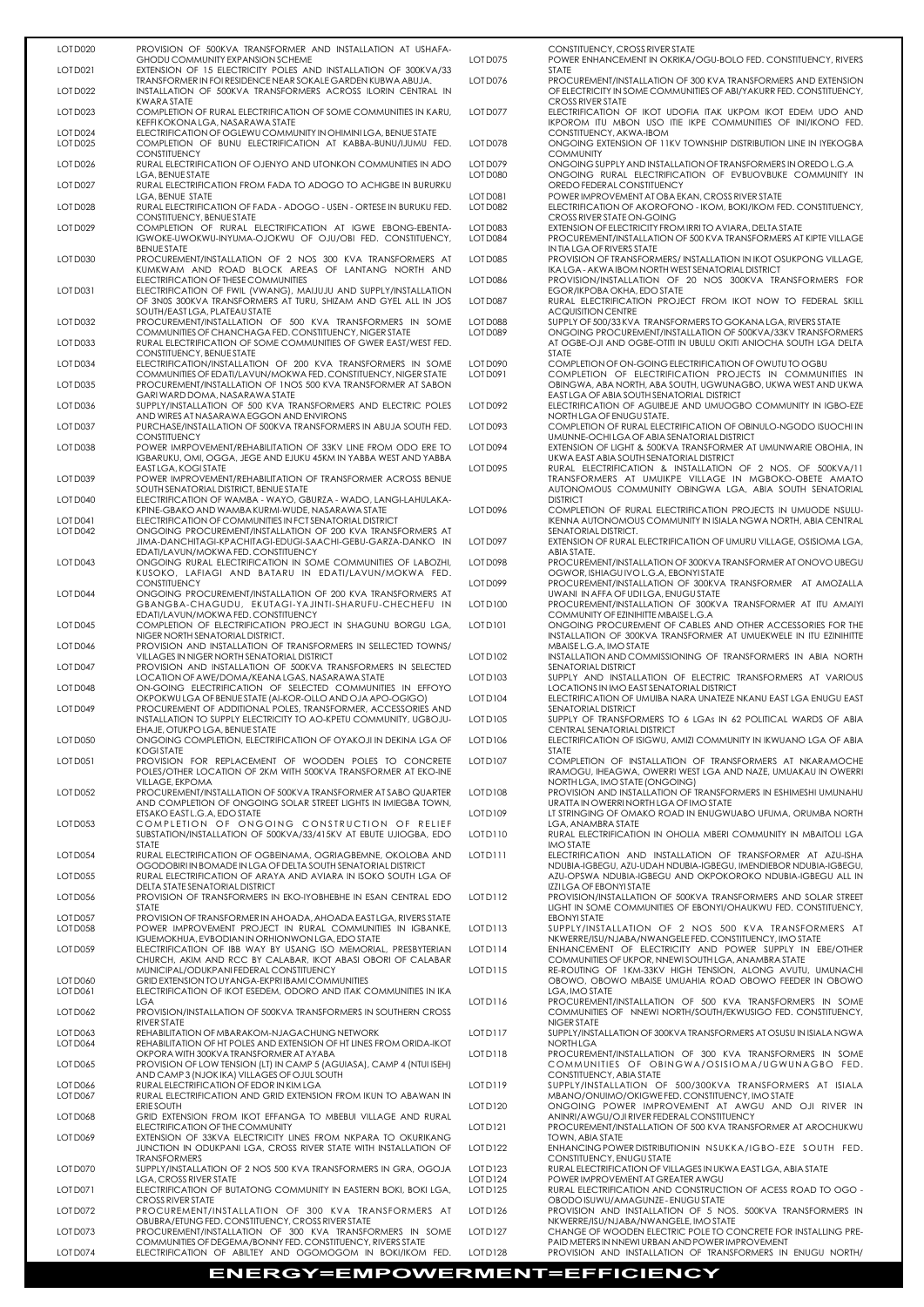| LOTD129                         | SUPPLY OF 10 NOS. OF 500KVA TRANSFORMERS IN ABA NORTH/SOUTH<br>FEDERAL CONSTITUENCY OF ABIA STATE                                                       | LOTD185              | PURCHASE AND INSTALLATION OF 2NOS. 500KVA/33 TRANSFORMER TO<br>ANUOLUWAPO COMMUNITY, ILESA WEST LGA AND ESA COMMUNITY,                                                                          |
|---------------------------------|---------------------------------------------------------------------------------------------------------------------------------------------------------|----------------------|-------------------------------------------------------------------------------------------------------------------------------------------------------------------------------------------------|
| LOT D <sub>130</sub>            | POWER IMPROVEMENT PROJECT AT NEEDY COMMUNITIES IN ANINRI, AWGU,<br>EZEAGU, OJI RIVER AND UDI LGAS IN ENUGU WEST SENATORIAL ZONE                         | LOT D186             | BEHIND FIRST BAPTIST CHURCH, IRAGBIJI, BORIPE LGA, OSUN STATE.<br>POWER IMPROVEMENT AT IREGBA-OJA, SURULERE LGA, OYO STATE                                                                      |
| LOTD131<br>LOTD132              | ELECTRIFICATION OF GWANDA VILAGE IN KURMILGA<br>EXTENSION OF ELECTRIFICATION OF DONGA TOWN, MAKAMA COMMUNITY,<br>TARABA STATE                           | LOTD187<br>LOTD188   | POWER IMPROVEMENT SUPPORT AT IKORODU FEDERAL CONSTITUENCY,<br>LAGOS STATE<br>PROCUREMENT/INSTALLATION OF 300 KVA TRANSFORMERS AT                                                                |
| LOTD133                         | ELECTRIFICATION OF STREET LIGHTS IN DONGA TOWN AND MAKAMA STREET<br>OF TARABA STATE                                                                     | LOTD189              | LAGELU/AKINYELE FED. CONSTITUENCY, OYO STATE<br>COMPLETION OF DAURA ELECTRIFICATION PROJECTS                                                                                                    |
| LOTD134                         | ELECTRIFICATION OF KOMBOSI STREET, DANJUMA ROAD, KUNKUFI AND<br>ANGWAN MAKPA WITH TRANSFORMER IN TAKUM, LGA                                             | LOTD190              | COMPLETION OF ELECTRIFICATION OF VILLAGES IN DAURA SENATORIAL<br><b>DISTRICT</b>                                                                                                                |
| LOTD135                         | EXTENSION OF 33KVA TRANSMISSION LINE AND TRANSFORMERS TO 10 TOWNS<br>IN BADE, JAKUSKO, NGURU, KARASUWA, YUSUFARI AND MACHINA LGAS,                      | LOT D191             | INSTALLATION AND SUPPLY OF TRANSFORMERS AND ACCESSORIES IN FIVE<br>LGAS OF DAURA SENATORIAL DISTRICT                                                                                            |
| LOTD136                         | <b>YOBE STATE</b><br>PROVISION OF AND INSTALLAITON OF TRANSFORMERS, 30 NO. POLES AND                                                                    | LOTD192              | RURAL ELECTRIFICATION OF WARARIN ZABARMAWA IN GWANDU LGA OF<br>KEBBI CENTRAL SENATORIAL DISTRICT                                                                                                |
|                                 | CONNECTING TO PHCN SUBSTATION IN JALAM, DAMBAM LGA OF BAUCHI<br><b>STATE</b>                                                                            | LOTD193              | RURAL ELECTRIFICATION OF MAURIDA TOWN IN BIRNIN KEBBI LGA OF KEBBI<br>CENTRAL SENATORIAL DISTRICT                                                                                               |
| LOTD137                         | PROVISION/INSTALLATION OF 500KVA TRANSFORMERS IN KULANI TOWN<br>IN BALANGA LGA, GOMBE STATE                                                             | LOTD194              | ONGOING RURAL ELECTRIFICATION OF ZANKAN, MOROA, ZANGANG, ADU<br>AND ASHIN TOWNS OF KAURA FED. CONSTITUENCY, KADUNA STATE 7KM                                                                    |
| LOTD138                         | SUPPLY AND INSTALLATION OF TRANSFORMER, POLES AND WIRES AT JALI-<br>PABUR, MIRINGA, BIU, BORNO STATE                                                    | <b>LOTD195</b>       | ONGOING ELECTRIFICATION OF MALAGUM AND MADAMAI TOWNS OF<br>KAURA FED. CONSTITUENCY, KADAUNA STATE 7KM                                                                                           |
| LOTD139                         | REHABILITATION OF POWER INFRASTRUCTURE IN YAMALTU DEBA FEDERAL<br>CONSTITUENCY, GOMBE STATE                                                             | LOTD196              | SUPPLY, INSTALLATION AND COMMISSIONING OF 500KVA TRANSFORMERS IN<br>KADUNA NORTH SENATORIAL DISTRICT                                                                                            |
| LOTD140                         | PROCUREMENT/INSTALLATION OF 300 KVA TRANSFORMERS IN SOME<br>COMMUNITIES OF DONGA/TAKUM/USSA/YANGTU FED. CONSTITUENCY,                                   | LOTD197              | SUPPLY AND INSTALLATION OF 2 NOS 500KVA AND 1 NO 100KVA<br>TRANSFORMER TO SABON GIDA/GIDAN DAJI NEW MILLINIUM CITY, CHIKUM                                                                      |
| LOTD141                         | TARABA STATE<br>PROCUREMENT/INSTALLATION OF 300 KVA/33KV TRANSFORMERS IN<br>VARIOUS LOCATIONS OF YAMALTU/DEBA FED. CONSTITUENCY, GOMBE                  | LOTD198              | LGA, KADUNA STATE<br>ELECTRICIATION OF ZAT, DIYIRING AND PONG VILLAGES (ZADIPO<br>COMMUNITIES) IN ZANGO-KATAF LOCAL GOVERNMENT OF KADUNA SOUTH                                                  |
| LOTD142                         | <b>STATE</b><br>LINKING OF GARIN ABA/MUBI FUSAMI TO GARIN BAIDE NATIONAL GRID AND<br>LINKING OF TELLO VILLAGE TO KAYERI NATIONAL GRID IN FIKA/FUNE FED. | LOTD199              | SENATORIAL DISTRICT.<br>RURAL ELECTRIFICATION FOR KIBORI, ABVONG, FARMAN, DUTSE, ZAKAN<br>DAGWA IN Z/KATAF AND JEMA'A LG, KADUNA SOUTH SENATORIAL DISTRICT                                      |
| LOTD143                         | CONSTUENCY, YOBE STATE<br>ONGOING ELECTRIFICATION OF SANTASA-DAKSAMI IN GANYE LGA,                                                                      | <b>LOT D200</b>      | (ONGOING)<br>RURAL ELECTRIFICATION FOR ANTRUNG, ABUM, MADAMAI, INGUODE,                                                                                                                         |
| LOTD144                         | ADAMAWA STATE<br>PROVISION/INSTALLATION OF 300KVA TRANSFORMERS IN SOME                                                                                  |                      | ASAKO, RAHAMAN, CHAWAI, BINAWA KAURA AND KACHIA LGA, KADUNA<br>SOUTH SENATORIAL DISTRICT                                                                                                        |
| LOTD145                         | COMMUNITIES OF GAMAWA FED. CONSTITUENCY, BAUCHI STATE<br>COMPLETION OF YAYU ELECTRIFICATION PROJECT IN KATAGUM FED.                                     | LOT D201             | REHABILITATION AND UPGRADING OF HIGH TENSION IN EXISTING NETWORK IN<br>SALERI BUSUKU-LIKORI-MARMA-KABAN                                                                                         |
| LOTD146                         | <b>CONSTITUENCY</b><br>PROVISION/INSTALLATION OF 500KVA TRANSFORMER AT JALINGO NANA                                                                     | LOT D <sub>202</sub> | SUPPLY & INSTALLATION OF 16 NOS TRANSFORMERS IN KANO SOUTH<br>SENATORIAL DISTRICT                                                                                                               |
| LOTD147                         | AISHA STREET, OPPOSITE MTN MAST, JALINGO, TARABA STATE<br>PROCUREMENT/INSTALLATION OF 300 KVA TRANSFORMER AT KULANI KORE                                | LOT D203             | PROVISION AND INSTALLATION OF TRANSFORMERS IN NOK, JABA LGA OF<br>KADUNA STATE                                                                                                                  |
| LOTD148                         | OF BALANGA LGA, GOMBE STATE<br>PROCUREMENT/INSTALLATION OF 300 KVA TRANSFORMER AT FUTUK IN<br>ALKALERILGA, BAUCHISTATE                                  | LOT D204<br>LOT D205 | SUPPLY AND INSTALLATION OF 500KVA TRANSFORMER AND ELECTRIFICATION<br>OF YARBUN COMMUNITY                                                                                                        |
| LOTD149                         | PROCUREMENT/INSTALLATION OF 300 KVA TRANSFORMER AT LAU TOWN, LAU<br>LGA, TARABA STATE                                                                   | LOT D <sub>206</sub> | PROVISION/INSTALLATION OF TRANSFORMERS AND RURAL ELECTRIFICATION<br>IN UNGWA RIMI, FADA WARD, KAGORO, KAURA LGA, KADUNA STATE<br>ELECTRIFICATION OF FADDIYA TO ZUTURUNG KARYI COMMUNITY 8KM, IN |
| LOT D150<br>LOTD <sub>151</sub> | ELECTRIFICATION OF DARIN VILLAGE IN NANGERE LGA<br>RURAL ELECTRIFICATION IN BURSARI, GAIDAM AND YUNASARI, YOBE STATE                                    | LOT D207             | ZANGO KATAF KADUNA STATE<br>CONSTRUCTION OF LT EXTENSION 20 LT POLES WITH CONDUCTOR AT GIDAN                                                                                                    |
| LOTD152                         | SUPPLY OF TRANSFORMERS TO BADE/JAKUSKO FED CONST, YOBE                                                                                                  |                      | ARAWA IN ARGUNGUN LGA OF KEBBISTATE                                                                                                                                                             |
| LOT D153<br>LOTD154             | CONNECTING OF CHANCHANGITO NATIONAL GRID THROUGH TAKUM<br>RURAL ELECTRIFICATION OF BADAGARI/NDIT VILLAGE IN BAUCHI STATE                                | LOT D208             | SUPPLY AND INSTALLATION OF TRANSFORMERS TO DAWAKIN-<br><b>TOFA/TOFA/RIMIN GADO</b>                                                                                                              |
| LOT D155                        | RURAL ELECTRIFICATION OF MALAR GWASKA/LUSAGI/ZAK VILLAGE IN<br><b>BAUCHISTATE</b>                                                                       | LOTD209              | ELECTRIFICATION OF SABO, KATOGE, UNG-BABAN AUDU-UNG ALKASIRN KRI<br>JAM KAURA FAWA UNG-MALAM HAJJI VILLAGES IN DANDUME LGA                                                                      |
| LOTD156                         | COMPLETION OF THE ELECTRIFICATION OF DOLLI AND SURROUNDING AREAS<br>IN GOMBESTATE                                                                       | LOT D210<br>LOT D211 | COMPLETION OF FADISONKA ELECTRIFICATION PROJECT<br>COMPLETION OF YANLAHADI/MAREGA ELECTRIFICATION PROJECT                                                                                       |
| LOTD157                         | 28KM RURAL ELECTRIFICATION IN COMMUNITIES AT KALTUNGO/SHOGOM                                                                                            | LOT D212             | ELECTRIFICATION OF MAZARE IN WUDIL LGA, KANO STATE                                                                                                                                              |
| LOTD158                         | FEDERAL CONSTITUENCY, GOMBE STATE<br>EXTENSION OF ELECTRICITY FROM ITAPAJI-IGEDE FARM SETTLEMENT AND OKE                                                | LOT D213             | PROCUREMENT/INSTALLATION OF 500 KVA TRANSFORMERS AT VARIOUS<br>LOCATION OF SOKOTO NORTH/SOUTH FED. CONSTITUENCY, SOKOTO STATE                                                                   |
|                                 | AKO WITH STEP DOWN TRANSFORMER IN EKITI NORTH SENATORIAL DISTRICT                                                                                       | LOT D214             | RURAL ELECTRIFICATION/SUPPLY OF 300KVA TRANSFORMERS IN YAGORA,                                                                                                                                  |
| LOTD159                         | SUPPLY OF 300 KVA TRANSFORMERS TO SELECTED COMMUNITIES IN EKITI<br>NORTH SENATORIAL DISTRICT                                                            |                      | DALLAJI-FARO, MAKERA, YAR MAGAJI AND DUWAN-MAKAU OF<br>BINDAWA/MANI FED. CONSTITUENCY, KATSINA STATE                                                                                            |
| LOTD160                         | ONGOING RURAL ELECTRIFICATION OF AKINFOLARIN VILLAGE-AGO, OSE-<br>ILUTUTUN-APERIN-KAJOLA IN ODIGBO L.G.A OF ONDO STATE                                  | LOT D215             | ENHANCED POWER GENERATION FOR COMMUNITIES IN CHIKUN AND<br>KAJURU FED. CONSTITUENCY, KADUNA STATE                                                                                               |
| LOTD <sub>161</sub>             | SUPPLY AND INSTALLATION OF 5 UNITS OF 500KVA TRANSFORMERS IN<br>ABEOKUTA NORTH LGA OF OGUN STATE.                                                       | LOT D216             | PROCUREMENT/INSTALLATION OF 300 KVA TRANSFORMERS AT TARAUNI FED.<br>CONSTITUENCY, KANO STATE                                                                                                    |
| LOTD162                         | SUPPLY AND INSTALLATION OF 5 UNITS OF 500KVA TRANSFORMERS IN<br>ABEOKUTA SOUTH LGA OF OGUN STATE.                                                       | LOT D217             | COMPLETION/CONNECTION TO NATIONAL GRID OF ONGOING KAMARU<br>CHAWAI, KITANSA, UNGWAN RIMI TO BAKIN KOGI ELECTRIFICATION PROJECT                                                                  |
| LOT D <sub>163</sub>            | SUPPLY AND INSTALLATION OF 5 UNITS OF 500KVA TRANSFORMERS IN<br>OBAFEMI OWODE LGA OF OGUN STATE.                                                        | LOT D218             | IN CHAWAI CHIEFDOM OF KAURULGA, KADUNA STATE<br>SUPPLY/INSTALLATION OF 200KVA/33/0.415 TRANSFORMER AND SUBSTATION                                                                               |
| LOTD164                         | SUPPLY AND INSTALLATION OF 5 UNITS OF 500KVA TRANSFORMERS IN<br>EWEKORO LGA OF OGUN STATE.                                                              | LOT D219             | MATERIAL AT TSANYAWA TOWN RELIEF SUBSTATION<br>EXTENSION OF LT SUPPLY AT TSANYAWA UNGUWAR GABAS AND TSANYAWA                                                                                    |
| LOTD165                         | SUPPLY AND INSTALLATION OF 5 UNITS OF 500KVA TRANSFORMERS IN IFO LGA<br>OF OGUN STATE.                                                                  | <b>LOT D220</b>      | UNGUWAR YAMMA, TSANYAAWA TOWN, KANO STATE<br>ELECTRIFICATION OF AUKI-KEKU-BINGI OF BUNGUDU/MARU FED.                                                                                            |
| LOTD166                         | SUPPLY AND INSTALLATION OF 5 UNITS OF 500KVA TRANSFORMERS IN ODEDA<br>LGA OF OGUN STATE.                                                                | LOT D221             | CONSTITUENCY, ZAMFARA STATE<br>PROCUREMENT/INSTALLATION OF 300 KVA TRANSFORMERS IN SOME                                                                                                         |
| LOTD167<br>LOTD168              | PROVISION OF TRANSFORMERS FOR OSUN CENTRAL<br>RURAL ELECTRIFICATION PROJECT AT OLOKEMEJI VILLAGE SURULERE LGA,                                          |                      | COMMUNITIES OF GUMEL/GAGARAWA/MAI GATARI/SULE TANKARKAR FED.<br>CONSTITUENCY, JIGAWA STATE                                                                                                      |
| LOTD169                         | OGBOMOSO, OYO STATE<br>ELECTRIFICATION OF YOUNG LANE, AKATAKPO, TUNKARIMO,                                                                              | LOT D222<br>LOT D223 | EXTENSION OF 20 NOS LT SUPPLY AT SHUWAKI<br>COMPLETION OF ELECTRIFICATION WORK AT GWARMAI, KUNCHI LGA                                                                                           |
|                                 | UGBONWAKWO AND OTHER COMMUNITIES IN AJEROMI L.C.D.A, LAGOS<br>STATE                                                                                     | LOT D224             | ELECTRIFICATION OF UNGUWAR BANMI-UNG SABON GIDA-KANKO-<br>UNGUWAR HAE UNGUWAR SALLAH-GWAGWAYE VILLAGES IN FUNTUA LGA                                                                            |
| LOTD170                         | ONGOING PROCUREMENT/INSTALLATION OF 500KVA/33KV TRANSFORMERS<br>AT EFON ALAAYE TOWN IN EFON LGA, EKITI STATE                                            | <b>LOT D225</b>      | PROCUREMENT/INSTALLATION OF 500/300 KVA TRANSFORMERS IN SOME<br>COMMUNITIES OF BIRINI GWARI/GIWA FED. CONSTITUENCY, KAUNA STATE                                                                 |
| LOTD <sub>171</sub>             | PROCUREMENT/INSTALLATION OF 500 KVA TRANSFORMERS ACROSS<br>IBARAPA EAST AND IDO FED. CONSTITUENCY, OYO STATE                                            | LOT D <sub>226</sub> | REHABILATION OF ITC/TDN/SUBSTATION AND LT EXTENSION IN WUDIL/GARKO<br>FED. CONSTITUENCY, KANO STATE                                                                                             |
| LOTD172                         | PROCUREMENT/INSTALLATION OF 300 KVA TRANSFORMERS AT IKEJA FED.<br><b>CONSTITUENCY</b>                                                                   | LOT D <sub>227</sub> | PROVISION/INSTALLATION OF 300KVA TRANSFORMER AT MASAYA/JIGAWAR<br>NASARA WARD IN BIRNIN KUDU LGA,                                                                                               |
| LOTD173                         | PROCUREMENT/INSTALLATION OF 300 KVA TRANSFORMERS AT IREWOLE LG A,<br><b>OSUN STATE</b>                                                                  | LOT D <sub>228</sub> | ELECTRIFICATION OF SOME COMMUNITIES IN KAMBA-TUKURWA-DOLEN<br>ZABARINAWA-BAGUMA KWARA-SHIKO-TUNGAGE AND GORUN MARMU IN                                                                          |
| LOTD174                         | ELECTRIFICATION OF AMUKOKO, ILUDU, GASKIYA OF AJEROMI/IFELODUN                                                                                          |                      | DANDILGA, KEBBISTATE                                                                                                                                                                            |

| 85       | PURCHASE AND INSTALLATION OF 2NOS. 500KVA/33 TRANSFORMER TO<br>ANUOLUWAPO COMMUNITY, ILESA WEST LGA AND ESA COMMUNITY,          |
|----------|---------------------------------------------------------------------------------------------------------------------------------|
|          | BEHIND FIRST BAPTIST CHURCH, IRAGBIJI, BORIPE LGA, OSUN STATE.                                                                  |
| 86       | POWER IMPROVEMENT AT IREGBA-OJA, SURULERE LGA, OYO STATE                                                                        |
| 87       | POWER IMPROVEMENT SUPPORT AT IKORODU FEDERAL CONSTITUENCY,<br>LAGOS STATE                                                       |
| 88       | PROCUREMENT/INSTALLATION OF 300 KVA TRANSFORMERS AT                                                                             |
|          | LAGELU/AKINYELE FED. CONSTITUENCY, OYO STATE<br>COMPLETION OF DAURA ELECTRIFICATION PROJECTS                                    |
| 89<br>90 | COMPLETION OF ELECTRIFICATION OF VILLAGES IN DAURA SENATORIAL                                                                   |
|          | <b>DISTRICT</b>                                                                                                                 |
| 91       | INSTALLATION AND SUPPLY OF TRANSFORMERS AND ACCESSORIES IN FIVE                                                                 |
| 92       | LGAS OF DAURA SENATORIAL DISTRICT<br>RURAL ELECTRIFICATION OF WARARIN ZABARMAWA IN GWANDU LGA OF                                |
|          | KEBBI CENTRAL SENATORIAL DISTRICT                                                                                               |
| 93       | RURAL ELECTRIFICATION OF MAURIDA TOWN IN BIRNIN KEBBI LGA OF KEBBI<br>CENTRAL SENATORIAL DISTRICT                               |
| 94       | ONGOING RURAL ELECTRIFICATION OF ZANKAN, MOROA, ZANGANG, ADU                                                                    |
| 95       | AND ASHIN TOWNS OF KAURA FED. CONSTITUENCY, KADUNA STATE 7KM<br>ONGOING ELECTRIFICATION OF MALAGUM AND MADAMAI TOWNS OF         |
|          | KAURA FED. CONSTITUENCY, KADAUNA STATE 7KM                                                                                      |
| 96       | SUPPLY, INSTALLATION AND COMMISSIONING OF 500KVA TRANSFORMERS IN<br>KADUNA NORTH SENATORIAL DISTRICT                            |
| 97       | SUPPLY AND INSTALLATION OF 2 NOS 500KVA AND 1 NO 100KVA                                                                         |
|          | TRANSFORMER TO SABON GIDA/GIDAN DAJI NEW MILLINIUM CITY, CHIKUM<br>LGA, KADUNA STATE                                            |
| 98       | ELECTRICIATION OF ZAT, DIYIRING AND PONG VILLAGES (ZADIPO                                                                       |
|          | COMMUNITIES) IN ZANGO-KATAF LOCAL GOVERNMENT OF KADUNA SOUTH                                                                    |
| 99       | SENATORIAL DISTRICT.<br>RURAL ELECTRIFICATION FOR KIBORI, ABVONG, FARMAN, DUTSE, ZAKAN                                          |
|          | DAGWA IN Z/KATAF AND JEMA'A LG, KADUNA SOUTH SENATORIAL DISTRICT                                                                |
|          | (ONGOING)                                                                                                                       |
| :00      | RURAL ELECTRIFICATION FOR ANTRUNG, ABUM, MADAMAI, INGUODE,<br>ASAKO, RAHAMAN, CHAWAI, BINAWA KAURA AND KACHIA LGA, KADUNA       |
| 201      | SOUTH SENATORIAL DISTRICT<br>REHABILITATION AND UPGRADING OF HIGH TENSION IN EXISTING NETWORK IN                                |
|          | SALERI BUSUKU-LIKORI-MARMA-KABAN                                                                                                |
| :02      | SUPPLY & INSTALLATION OF 16 NOS TRANSFORMERS IN KANO SOUTH<br>SENATORIAL DISTRICT                                               |
| :03      | PROVISION AND INSTALLATION OF TRANSFORMERS IN NOK, JABA LGA OF                                                                  |
| :04      | <b>KADUNA STATE</b><br>SUPPLY AND INSTALLATION OF 500KVA TRANSFORMER AND ELECTRIFICATION                                        |
| 205      | OF YARBUN COMMUNITY<br>PROVISION/INSTALLATION OF TRANSFORMERS AND RURAL ELECTRIFICATION                                         |
|          | IN UNGWA RIMI, FADA WARD, KAGORO, KAURA LGA, KADUNA STATE                                                                       |
| :06      | ELECTRIFICATION OF FADDIYA TO ZUTURUNG KARYI COMMUNITY 8KM, IN<br>ZANGO KATAF KADUNA STATE                                      |
| :07      | CONSTRUCTION OF LT EXTENSION 20 LT POLES WITH CONDUCTOR AT GIDAN<br>ARAWA IN ARGUNGUN LGA OF KEBBI STATE                        |
| :08      | SUPPLY AND INSTALLATION OF TRANSFORMERS TO DAWAKIN-                                                                             |
| 09؛      | <b>TOFA/TOFA/RIMIN GADO</b><br>ELECTRIFICATION OF SABO, KATOGE, UNG-BABAN AUDU-UNG ALKASIRN KRI                                 |
|          | JAM KAURA FAWA UNG-MALAM HAJJI VILLAGES IN DANDUME LGA                                                                          |
| !10      | COMPLETION OF FADISONKA ELECTRIFICATION PROJECT                                                                                 |
| !11      | COMPLETION OF YANLAHADI/MAREGA ELECTRIFICATION PROJECT                                                                          |
| :12      | ELECTRIFICATION OF MAZARE IN WUDIL LGA, KANO STATE                                                                              |
| !13      | PROCUREMENT/INSTALLATION OF 500 KVA TRANSFORMERS AT VARIOUS                                                                     |
|          | LOCATION OF SOKOTO NORTH/SOUTH FED. CONSTITUENCY, SOKOTO STATE                                                                  |
| :14      | RURAL ELECTRIFICATION/SUPPLY OF 300KVA TRANSFORMERS IN YAGORA,<br>DALLAJI-FARO, MAKERA, YAR MAGAJI AND DUWAN-MAKAU OF           |
|          | BINDAWA/MANI FED. CONSTITUENCY, KATSINA STATE                                                                                   |
| :15      | ENHANCED POWER GENERATION FOR COMMUNITIES IN CHIKUN AND                                                                         |
|          | KAJURU FED. CONSTITUENCY, KADUNA STATE                                                                                          |
| :16      | PROCUREMENT/INSTALLATION OF 300 KVA TRANSFORMERS AT TARAUNI FED.<br>CONSTITUENCY, KANO STATE                                    |
| :17      | COMPLETION/CONNECTION TO NATIONAL GRID OF ONGOING KAMARU                                                                        |
|          | CHAWAI, KITANSA, UNGWAN RIMI TO BAKIN KOGI ELECTRIFICATION PROJECT<br>IN CHAWAI CHIEFDOM OF KAURULGA, KADUNA STATE              |
| !18      | SUPPLY/INSTALLATION OF 200KVA/33/0.415 TRANSFORMER AND SUBSTATION                                                               |
|          | MATERIAL AT TSANYAWA TOWN RELIEF SUBSTATION                                                                                     |
| !19      | EXTENSION OF LT SUPPLY AT TSANYAWA UNGUWAR GABAS AND TSANYAWA<br>UNGUWAR YAMMA, ISANYAAWA TOWN, KANO STATE                      |
| 20       | ELECTRIFICATION OF AUKI-KEKU-BINGI OF BUNGUDU/MARU FED.<br>CONSTITUENCY, ZAMFARA STATE                                          |
| :21      | PROCUREMENT/INSTALLATION OF 300 KVA TRANSFORMERS IN SOME                                                                        |
|          | COMMUNITIES OF GUMEL/GAGARAWA/MAI GATARI/SULE TANKARKAR FED.                                                                    |
| 22       | CONSTITUENCY, JIGAWA STATE<br>EXTENSION OF 20 NOS LT SUPPLY AT SHUWAKI                                                          |
| 23.      | COMPLETION OF ELECTRIFICATION WORK AT GWARMAI, KUNCHI LGA                                                                       |
| 24       | ELECTRIFICATION OF UNGUWAR BANMI-UNG SABON GIDA-KANKO-                                                                          |
|          | UNGUWAR HAE UNGUWAR SALLAH-GWAGWAYE VILLAGES IN FUNTUA LGA                                                                      |
| :25      | PROCUREMENT/INSTALLATION OF 500/300 KVA TRANSFORMERS IN SOME<br>COMMUNITIES OF BIRINI GWARI/GIWA FED. CONSTITUENCY, KAUNA STATE |
| 26       | REHABILATION OF ITC/TDN/SUBSTATION AND LT EXTENSION IN WUDIL/GARKO                                                              |
| 27       | FED. CONSTITUENCY, KANO STATE<br>PROVISION/INSTALLATION OF 300KVA TRANSFORMER AT MASAYA/JIGAWAR                                 |
|          | NASARA WARD IN BIRNIN KUDU LGA,                                                                                                 |
| :28      | ELECTRIFICATION OF SOME COMMUNITIES IN KAMBA-TUKURWA-DOLEN                                                                      |
|          | ZABARINAWA-BAGUMA KWARA-SHIKO-TUNGAGE AND GORUN MARMU IN<br>DANDILGA KEBBISTATE                                                 |

|                     | FED. CONSTITUENCY, LAGOS STATE                                        | LOT D229             | PROVISION/INSTALLATION OF 300KVA TRANSFORMERS IN SOME             |
|---------------------|-----------------------------------------------------------------------|----------------------|-------------------------------------------------------------------|
| LOTD175             | PROCUREMENT/INSTALLATION OF 300 KVA TRANSFORMERS IN SOME              |                      | COMMUNITIES OF DANDILGA, KEBBISTATE                               |
|                     | COMMUNITIES OF ABEOKUTA SOUTH LGA                                     | LOT D <sub>230</sub> | RELOCATION OF HIGH-TENSION AT RANGAZA UNGOGO LGA, KANO STATE      |
| LOTD176             | PROVISION/INSTALLATION OF 500KVA TRANSFORMER AND SUPPLY OF SOLAR      | LOTD231              | ELECTRIFICATION OF SOME COMMUNITIES WITHIN JIGAWA SOUTHWEST       |
|                     | STREET LIGHT IN SOME STREET OF IBADAN SOUTHWEST/NORTHWEST FED.        |                      | SENATORIAL DISTRICT                                               |
|                     | CONSTITUENCY, OYO STATE                                               | LOTD232              | EXTENSION OF ELECTRICITY SUPPLY TO DUFA-DUFA AND TOHU VILLAGES IN |
| LOTD177             | <b>PROCUREMENT/INSTALLATION OF 500 KVA TRANSFORMERS AND PROVISION</b> |                      | SABON GARILGA, KADUNA STATE                                       |
|                     | OF SOLAR STREET LIGHT IN SOME COMMUNITIES OF EKITI NORTH II FED.      | LOTD233              | PROCUREMENT/INSTALLATION OF 500 KVA TRANSFORMERS AT GAFIA/KAITA,  |
|                     | <b>CONSTITUENCY</b>                                                   |                      | KATSINA STATE                                                     |
| LOTD178             | <b>PROCUREMENT/INSTALLATION OF 300 KVA TRANSFORMERS AND PROVISION</b> | LOTD <sub>234</sub>  | PROCUREMENT/INSTALLATION OF 500 KVA TRANSFORMER AT KOFAR          |
|                     | OF SOLAR STREET LIGHT IN SOME COMMUNITIES OF IKORODU FED.             |                      | YAMMA, DANWANKA, DAWAKIN IN KUDU LGA                              |
|                     | CONSTITUENCY, LAGOS STATE                                             | LOT D <sub>235</sub> | PROVISION/INSTALLATION OF 300KVA TRANSFORMER IN AMBURSA, BIRNIN   |
| LOTD179             | PROCUREMENT/INSTALLATION OF 500 KVA TRANSFORMERS IN SOME              |                      | KEBBILGA, KEBBISTATE                                              |
|                     | COMMUNITIES OF ONDO EAST/WEST FED. CONSTITUENCY, ONDO STATE           | LOT D <sub>236</sub> | PROCUREMENT/INSTALLATION OF 300 KVA TRANSFORMER AT KADUNA         |
| LOTD180             | PROVISION/INSTALLATION OF 300KVA TRANSFORMERS IN SOME                 |                      | NORTH FED. CONSTITUENCY                                           |
|                     | COMMUNITIES OF ILEOLUJI/OKEIGBO-ODIGBO FED. CONSTITUENCY, ONDO        | LOT D <sub>237</sub> | PROVISION/INSTALLATION OF 500KVA TRANSFORMER AT YANTANDU          |
|                     | <b>STATE</b>                                                          |                      | QUARTERS IN DALA LGA, KANO STATE                                  |
| LOTD <sub>181</sub> | PROCUREMENT/INSTALLATION OF 300 KVA TRANSFORMER AT AJAGBOJU           | LOT D <sub>238</sub> | SUPPLY AND INSTALLATION OF 10 NOS. TRANSFORMERS TO KANO SOUTH     |
|                     | AKOBO ESTATE IN LAGELU LGA, IBADAN                                    |                      | SENATORIAL DISTRICT                                               |
| LOTD182             | PROVISION/INSTALLATION OF 300KVA TRANSFORMER AT OKE-GADA IN EDE       | LOT D <sub>239</sub> | POWER IMPROVEMENT IN KANO SOUTH SENATORIAL DISTRICT               |
|                     | NORTH LGA, OSUN STATE                                                 | LOT D <sub>240</sub> | ELECTRIFICATION PROJECTS IN MALUMFASHI LGA, MALUMFASHI/KAFUR      |
| LOTD183             | COMPLETION OF DAGBAJA RURAL ELECTRIFICATION IN ORIADE OBOKUN          |                      | FEDERAL CONSTITUENCY, KATSINA STATE.                              |
|                     | FED. CONSTITUENCY, OSUN STATE                                         | LOT D241             | ELECTRIFICATION PROJECTS IN KAFUR LGA, MALUMFASHI/KAFUR FEDERAL   |
| LOTD184             | REHABILITATION OF ELECTRICITY NETWORK OF OKITIPUPA/IRELE FED.         |                      | CONSTITUENCY, KATSINA STATE.                                      |
|                     | <b>CONSTITUENCY</b>                                                   |                      |                                                                   |